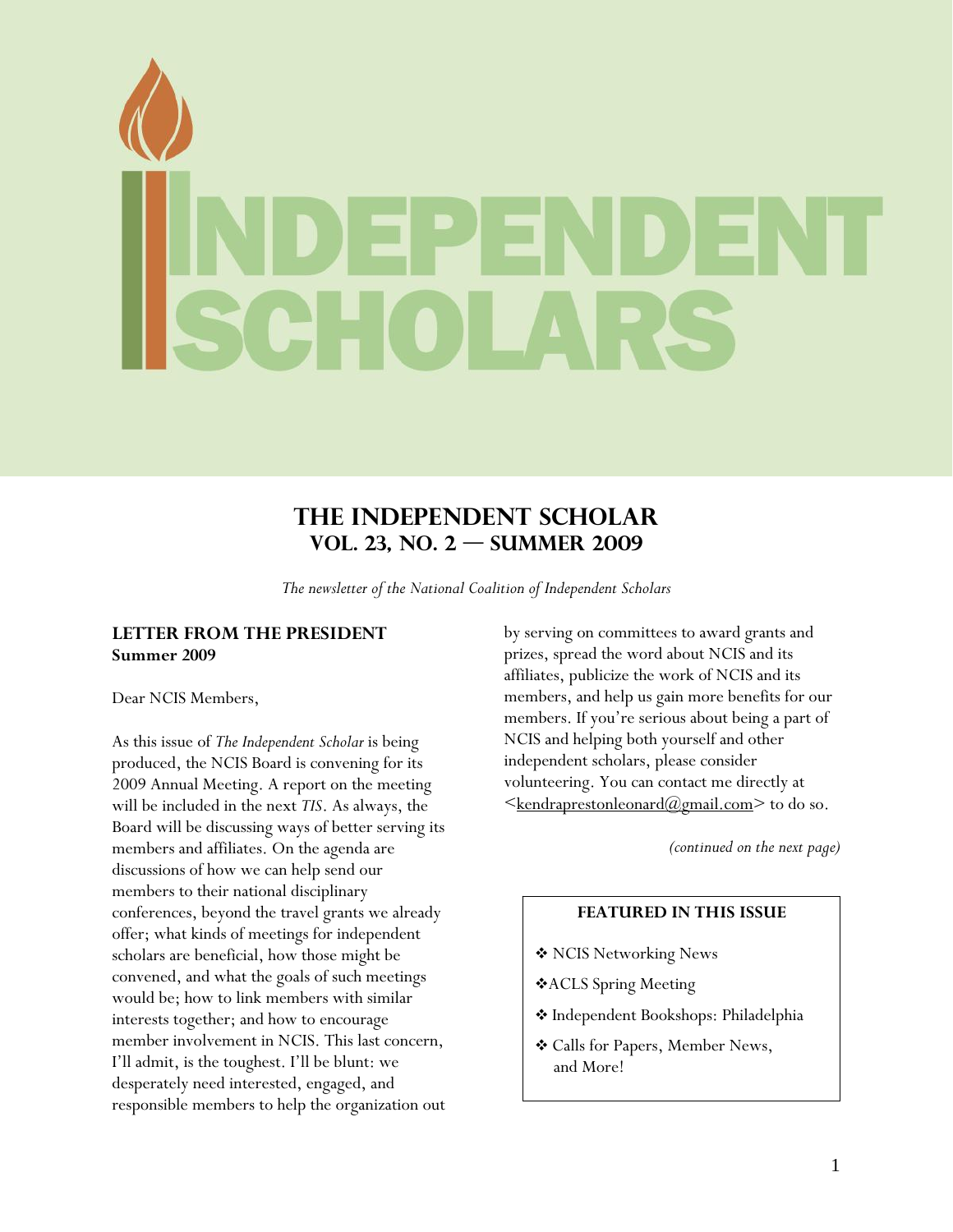#### <span id="page-1-0"></span>*(continued from previous page)*

As the summer begins, keep in mind that this is the season of mostly empty academic libraries; many librarians and other staff are more easily able to talk with and assist independent scholars while classes are out for the season. If you need access, now's the time to go in person and talk with the staff at your closest academic library about their policies. Remember that you can always ask NCIS for a letter of recommendation for library or archive access—we're happy to provide these for members in good standing. Plus, without as many students around, summer means that most of the books are back on the shelves, ready and waiting for scholars like us to use them.  $\mathbf{\hat{P}}$ 

—*Kendra Leonard, President*

More messages from the President are available through the NCIS mailing list on Google Groups. Visit <[http://groups.google.com/group/](http://groups.google.com/group/independentscholars/) [independentscholars/](http://groups.google.com/group/independentscholars/)> for more information on how to sign up for the mailing list.

*\*\*\*\*\*\*\** 

# **THE INDEPENDENT SCHOLAR TABLE OF CONTENTS**

Summer 2009

| Letter from the President1               |
|------------------------------------------|
|                                          |
| More About NCIS Online Networking3       |
| American Council of Learned Societies    |
|                                          |
| Independent Scholars Support Independent |
|                                          |
|                                          |
| Professional News and Announcements 14   |
| Member News and Announcements  19        |

#### **LETTER FROM THE EDITOR**

I'm writing this letter in the majestic Main Reading Room of the Library of Congress, where I have been spending the afternoon of a warm and muggy Saturday taking notes from books and using the online resources available to download articles and files that will help me work on a conference paper I'm slated to present in early November. The paper is still in that disjointed and somewhat disorganized state, half scribbled notes and half large chunks of transcribed text, all of which is waiting to be edited and rewritten, compiled and footnoted, and generally put together into a set of pages that I will present to other scholars in a few months' time.

I'm pleased to be able to submit papers to conferences as an independent scholar, but I have to admit that I'm not very good at going up to other independent scholars at conferences and introducing myself. It's something I think I'm going to try to do more often when I can, because one of the major challenges facing independent scholars is the problem of isolation from peer networks—both from the peer networks in one's specific discipline, but also from the wider independent scholarly community. This is part of the reason why, as Kendra's message mentions, we need more people to serve on NCIS committees, contribute articles to the newsletter, review books and offer books for review, pass along more calls for papers or information about new and useful resources, and suggest opportunities for gatherings at conferences and other events to encourage us to get to know fellow independent scholars. Of course, this is the sort of thing that we tend to say all the time—but it doesn't become any less true the more often we say it.

Nearly time to get back to work, before the Library closes for the day. Thank you once again for reading, and for contributing to NCIS!  $\clubsuit$ 

– *Shannon Granville*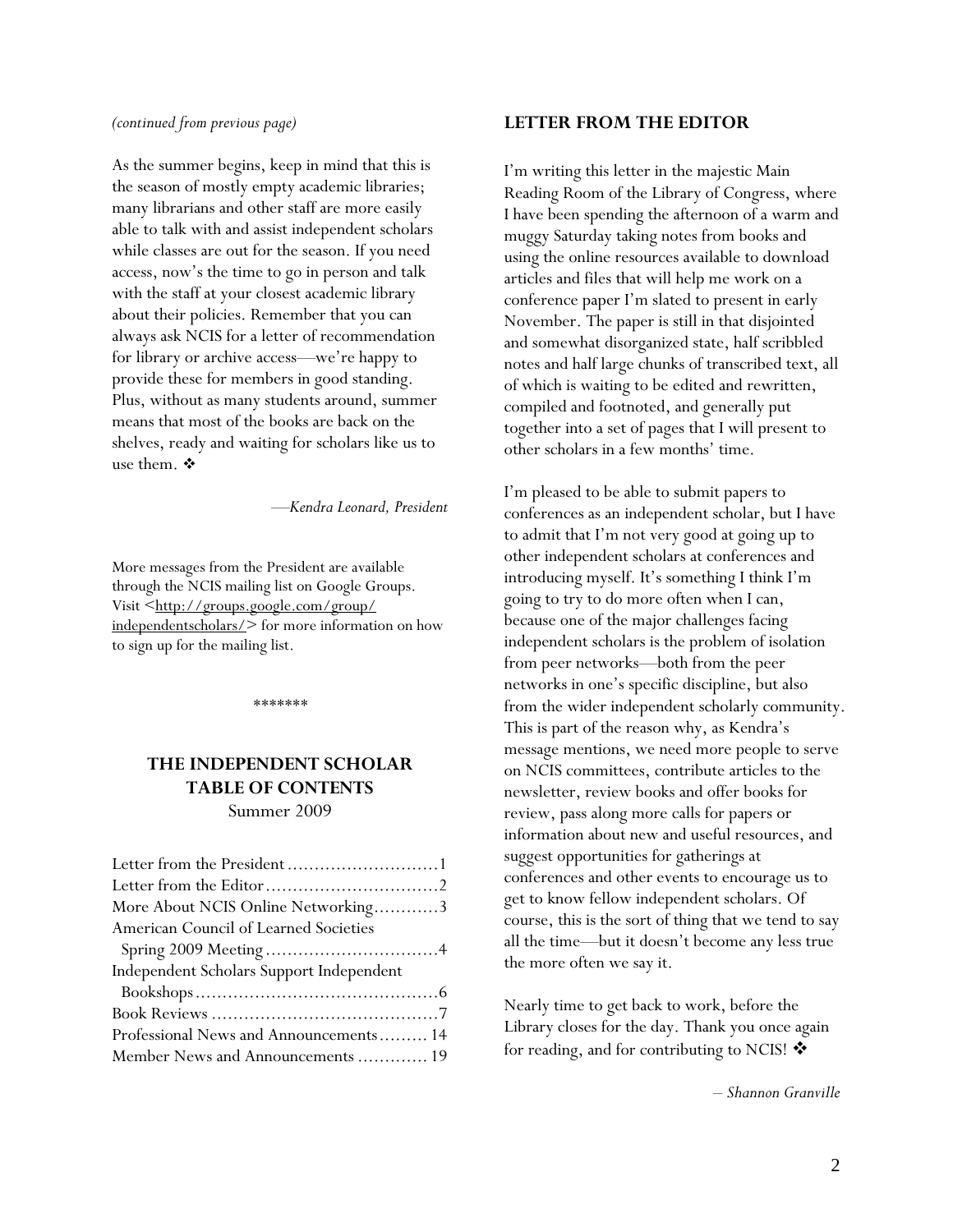# <span id="page-2-0"></span>**MORE ABOUT NCIS ONLINE NETWORKING**

While the concept of "networking" may conjure up images of forced get-togethers and other awkward social gatherings, there is no denying that it is a vital part of keeping independent scholars active and functioning in their disciplines. With online networking, the connections are even easier to make. NCIS has provided a few options to overcome some of that initial awkwardness and encourage independent scholars to contact each other. Please take the time to explore these options and learn more about how you can help them work for you.

#### *NCIS on Facebook and LinkedIn*

NCIS has set up pages on the popular social networking sites Facebook and LinkedIn. If you are a Facebook member, joining the NCIS Facebook group is very simple: just use the top search box and enter "National Coalition of Independent Scholars" to find and join the open membership group. For LinkedIn members, the NCIS LinkedIn group is available at [<www.linkedin.com/groups?gid=1779384>](http://www.linkedin.com/groups?gid=1779384). These groups are open membership, but if you do sign up, then please send a quick message to the group moderators to let them know that you found the link through the newsletter!

#### *NCIS Google Groups Mailing List*

The NCIS Google Groups mailing list is available at <[http://groups.google.com/group/](http://groups.google.com/group/%0Bindependentscholars) [independentscholars](http://groups.google.com/group/%0Bindependentscholars)>. If you have a Gmail account, signing up takes only a few moments, and you can arrange to have the list messages sent to your inbox or read them on the list page. However, you do not need to have a Gmail account to join the mailing list. Simply enter [<http://groups.google.com/group/](http://groups.google.com/group/%0Bindependentscholars/boxsubscribe?email=myid) [independentscholars/boxsubscribe?email=myid>](http://groups.google.com/group/%0Bindependentscholars/boxsubscribe?email=myid) in your browser's URL bar, replace the "myid"

part at the end with your own full e-mail address, and click the button to submit. Follow the instructions in the confirmation e-mail that you receive, and you should be ready to go!

#### *NCIS Member Web Sites*

At the moment, 12 NCIS members have set up Web sites through the NCIS member home page: [<http://ncis.org/memberWebPages.asp>](http://ncis.org/memberWebPages.asp). The Web sites can serve any particular purpose, but most seem to be using it as an online c.v., complete with contact information and detailed lists of publications and current or forthcoming scholarly projects. NCIS Web page hosting is open to all NCIS members, and it is available for \$15 per year. (By comparison, even some of the cheapest Web site hosting services and domain name purchases can start out for more than three times that initial cost.)

These networking opportunities are all online, but it should be stated that these sites can work best by encouraging members to meet up in person as well. If you would like to encourage NCIS members to meet up in your area, feel free to post suggestions for possible in-person meeting times: an open invitation for a get-together at a local restaurant or coffee shop; an announcement to let people know that you will be at a major conference in a particular city; or even a call for suggestions about where to stay, shop, study, or dine while traveling.

Your fellow NCIS members are a vital resource, one that often goes untapped. Online networking can help break down some of those initial barriers to communication with its more relaxed, casual atmosphere, a far cry from trying to juggle drinks and nibbles while fishing for a business card or a pen to jot down an e-mail address. If you have suggestions about things that NCIS can do to bridge the gaps, please feel free to pass them along through these very same networking sites. We hope to hear more—from all of you!  $\clubsuit$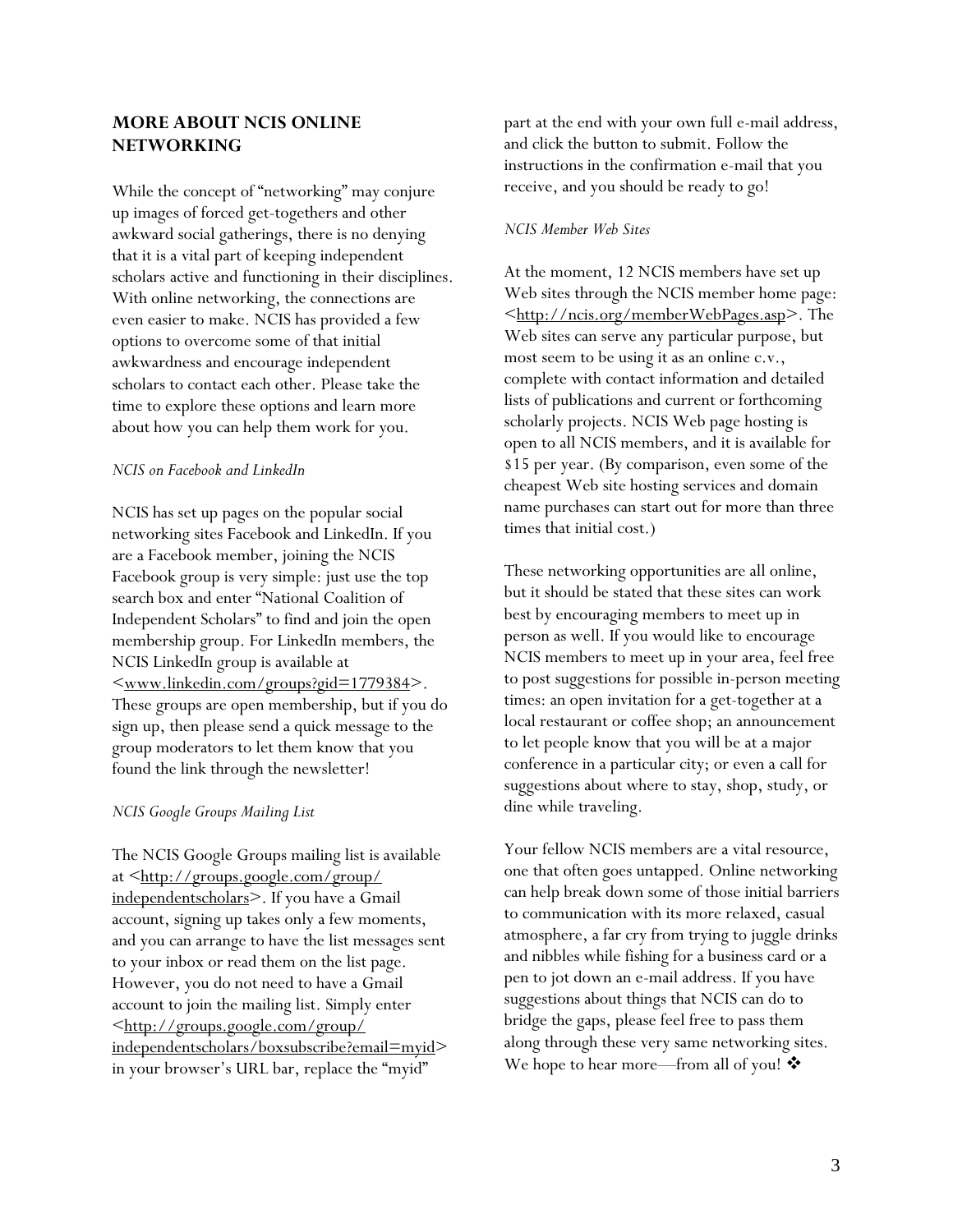# <span id="page-3-0"></span>**AMERICAN COUNCIL OF LEARNED SOCIETIES – SPRING 2009 MEETING**

The Spring 2009 meeting of the American Council of Learned Societies (ACLS) took place in Philadelphia on May 7–9. Topics on the agenda included sessions on open access and journals finance; the survival of digital sources for research; emerging themes and methods of humanities research, with papers given by four ALCS fellows; scholarly judgments of academic achievement; and managing societies during the current economic climate. Additional sessions included the ACLS business meeting and a discussion of humanities philanthropy by Don Randel, the president of the Andrew Mellon Foundation.

The economy, not surprisingly, was a major point of discussion throughout the meeting. On average, the endowments of ACLS member organizations are down 30 percent from this time last year. Most organizations with paid staff have instituted salary freezes and are not hiring. Many have cut grants and awards this year as well in an effort to preserve financial stability. For independent scholars seeking disciplinary organization support to travel to and present at meetings, this represents some loss of opportunity; however, most executive directors I spoke with indicated that their groups were trying to provide support first for unemployed scholars or scholars without affiliation or institutional support and graduate students, and that many cuts were in programs that traditionally served senior scholars. Many member organizations, particularly those with interdisciplinary or multidisciplinary members, are also shifting their focus, as is NCIS, to functioning as service organizations rather than in the manner of disciplinary organizations. They are not holding conferences or publishing journals due to the wide range of interests and areas of research of their members, but are instead assisting their members to attend

appropriate disciplinary conferences and publish in appropriate journals.

The ACLS itself this year offered 57 fellowships, in contrast to last year's 65; their target number for any given year is 70 fellowships. Only 15 independent scholars applied for ACLS funding in 2008–09, making up 1.48 percent of the total applicants. No independent scholars received a fellowship for the coming year. I believe that the ACLS's language of compartmentalizing applicants into "junior" and "senior faculty" descriptions may be putting off some independent scholars from applying; however, if applicants read further, they will see that they do not need to be affiliated with an institution to be considered for funding. I have confirmed this with the ACLS and hope that this report will encourage members of NCIS to apply for these fellowships.

At the ACLS business meeting, the issue of dues increases was discussed. Most organizations, like NCIS, rely on an honor system of self-reporting income-based dues. The vast majority of societies stated that they raised their dues 3 percent each year as a standard action against inflation and the rising costs of maintaining a society. While NCIS members will no doubt protest the raising of dues on a regular basis, it will probably become necessary to do so, although perhaps at a slower pace than ACLS constituent organizations.

The job market was also a point of concern. ACLS member organizations are very much aware of the incredibly poor job market this year and are working to create programs to help unemployed scholars and scholars who have taken positions outside of the academy. The Modern Language Association (MLA), always a strong supporter of independent scholars, with its publication prize, is offering increased assistance for independent scholars to attend its national meeting, the major opportunity for presentations and job interviews in the discipline. The MLA and other large organizations expect the job market to continue to worsen through 2010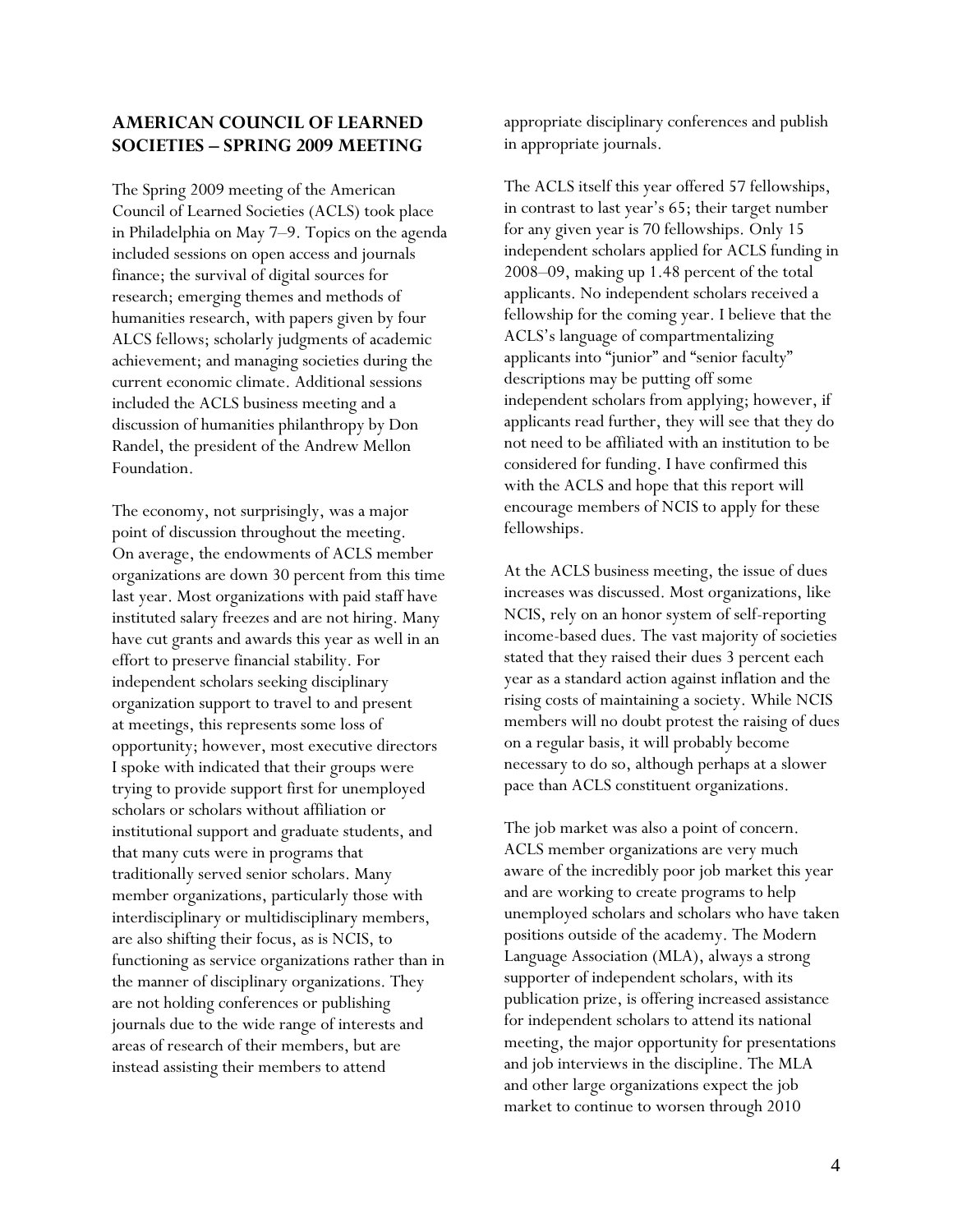before it begins to improve. While the economy and what academics are terming the "jobless market" are certainly not good, these conditions are raising additional awareness of independent scholars as administrators and senior scholars in the academy suddenly find their students joining the ranks of independent scholars in the country. NCIS is in a unique position of being a strong and relevant resource for individuals currently working non-tenure-track positions or outside the academy, whether by choice or need.

In speaking with executive directors and representatives from ACLS member organizations, I found that the most common needs of their independent scholars members remain traditional ones: access to libraries and databases, health insurance, access to information on jobs appropriate for individuals with scholarly backgrounds, and assistance in preparing materials such as c.v.s and articles for dissemination and publication. NCIS now offers the Library Access Guide, which I believe helps our members find libraries welcoming to independent scholars where they can conduct research. It may be time to re-enter talks with JSTOR on an institutional level. JSTOR has, over time, become more accustomed to dealing with, and scaling to, smaller organizations and institutions and thus may be able to help us offer access to their collections for our members for a reasonable rate. Various writers' groups and guilds offer group insurance, something else we might investigate for our members.

Based on my discussions at the ACLS meeting, I feel that continued increased outreach on the part of NCIS through the Web site is imperative. Such outreach would offer potential members access to information on jobs appropriate for individuals with scholarly backgrounds; and assistance in preparing materials such as c.v.s and articles for dissemination and publication. To help members from across a variety of disciplines, we need to provide what their own disciplinary organizations cannot in these areas. I suggest we link to listings of nonprofit jobs and other job lists where people

with advanced degrees might find appropriate employment. And although disciplinary societies often hold c.v. workshops or sessions on preparing articles for publication, we should investigate doing this too, via podcasts or webinars held live and in real-time on the website, perhaps once a month, for our members, to reach anyone not benefiting from their disciplinary organization's efforts. Finally, I believe that holding receptions for independent scholars at disciplinary conferences, not just for current members of NCIS but for all independent scholars who may be interested in NCIS, will help strengthen both our numbers and our name throughout the scholarly community. We are definitely developing a much stronger presence, thanks to the Web: there has been a continuing discussion on independent scholars with frequent mention of NCIS on the *Chronicle of Higher Education* Forum and an recent article in the *Princeton Alumni Weekly*; we have a number of new members, all of whom have joined via the Web site; and I have received recent requests for independent scholars to speak at conferences and meetings.

The Fall meeting of the ACLS will take place November 5–8.

> *Respectfully submitted, Kendra Leonard NCIS Representative to ACLS*

The American Council of Learned Societies is a private nonprofit federation of 70 national scholarly organizations, dedicated to advancing American scholarship in the humanities and social sciences. ACLS offers a number of fellowships and grants, many of which are accepting applications for a deadline of *September 30, 2009*. For more information, and to apply, please visit  $\langle \frac{\text{http://www.acls.org}}{$  $\langle \frac{\text{http://www.acls.org}}{$  $\langle \frac{\text{http://www.acls.org}}{$ .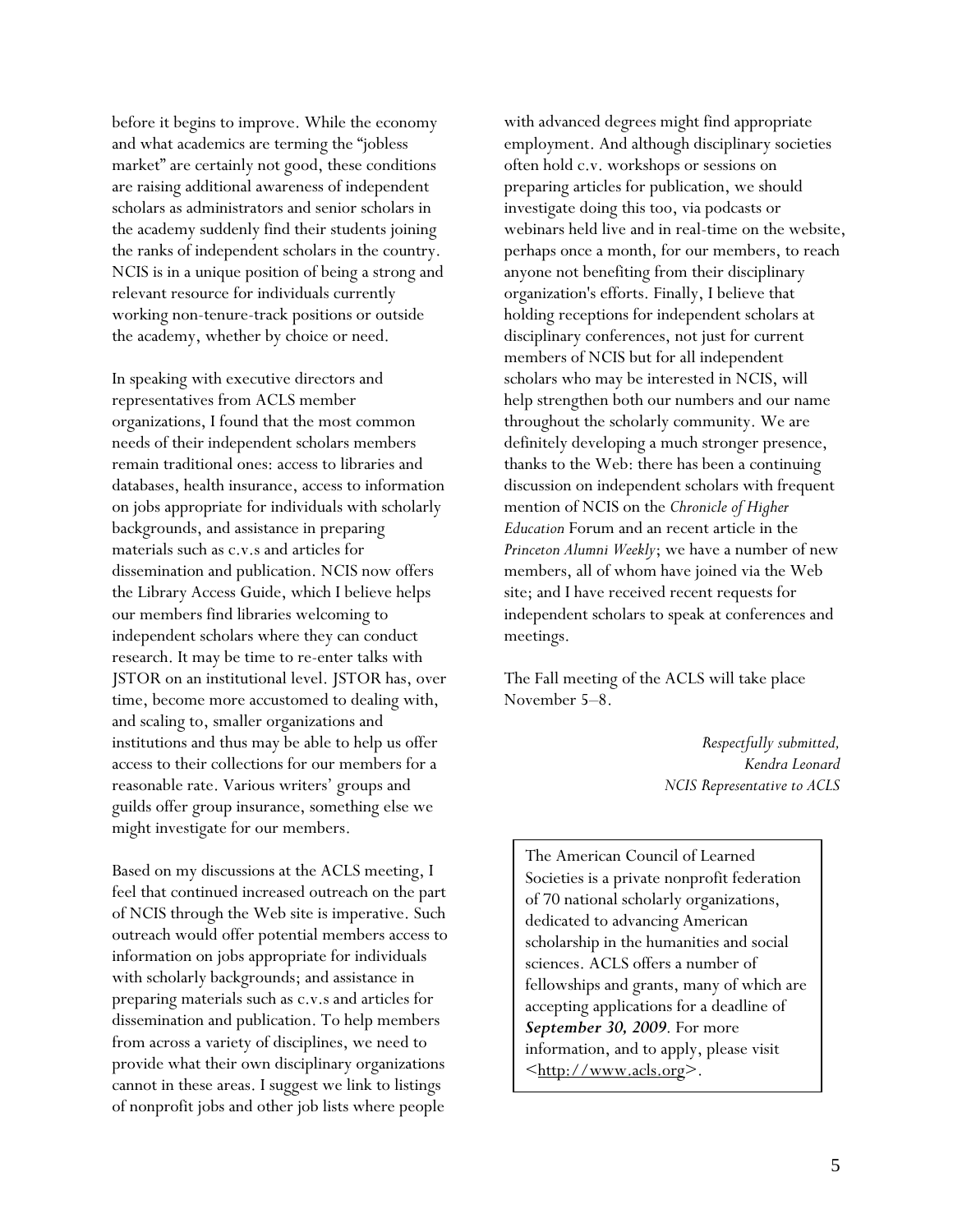# <span id="page-5-0"></span>**INDEPENDENT SCHOLARS SUPPORT INDEPENDENT BOOKSHOPS**

*Good as it is to inherit a library, it is better to collect one.* 

*–* Augustine Birrell (1850–1933), "Book Buying,"  *Obiter Dicta* (1888)

### PHILADELPHIA

Shopping in Philadelphia's independent bookstores is likely to conjure up thoughts of Benjamin Franklin's printing presses (established in 1730), Library Company (founded in 1731), and other notable contributions to the literary history and culture of the United States. Today, the City of Brotherly Love is a bustling East Coast hub for plane and train travel, and visitors have no shortage of independent bookshops to browse in during a short visit or a longer stay.

The Philadelphia park known as Rittenhouse Square was originally planned by city founder William Penn and is named after a descendant of William Rittenhouse, Philadelphia's first papermaker. As such, it seems only fitting that the *Joseph Fox Bookshop* (1724 Sansom Street, Philadelphia, PA 19103) should be located in this area. Joseph Fox established his bookstore in 1951, and the shop continues to provide new releases and author events for its loyal audience. The bookstore is located very close to the University of Pennsylvania main campus, and within walking distance of three SEPTA public transit stops, so visitors to the city should have very little trouble locating it. More information about the shop and its event calendar is available on its Web site at  $\langle$ www.foxbookshop.com/ $>$ .

Also located in the Center City area of Philadelphia is *Giovanni's Room* (345 South 12th Street, Philadelphia, PA 19107), a gay, lesbian, bisexual, transgender, and feminist bookstore that has been around since 1973. Named after the 1956 James Baldwin novel that sympathetically explored controversial topics of homosexuality and relationships within the gay community, Giovanni's Room provides a wide selection of popular and scholarly literature, as well as large photographic books. Its Web site, [<www.giovannisroom.com>](http://www.giovannisroom.com/), provides further information on author events, gift book selections, and special orders.

Two other noteworthy (and almost neighboring) independent bookstores are *Head House Books* (619 South 2nd Street, Philadelphia, PA 19147) and *Brickbat Books* (709 South 4th Street, Philadelphia, PA 19147). These bookshops, just south of Philadelphia's popular South Street neighborhood, are barely five minutes' walk away from each other—and their Web sites (<[http://headhousebooks.com/index.php>](http://headhousebooks.com/index.php) and  $\langle \frac{\text{http://brickbatbooks.blogspot.com/}}{\text{http://brickbatbooks.blogspot.com/}} \rangle$ encourage the sense of community in both their instore events and online blog posts.

*– Shannon Granville* 

Previous articles in this column:

- *London Fall 2008*
- *Washington, DC Winter 2008*
- *Toronto Spring 2009*

Are you interested in sharing information about your favorite independent bookshops with your fellow independent scholars? *TIS* invites you to e-mail  $\leq$ [slgranville@gmail.com>](mailto:slgranville@gmail.com) with a short description (preferably between 250 and 500 words) with your selections for independent bookshops that you think are especially worthy of note. Be sure to provide information about the location and the contents, and explain what makes the shop stand out to you. Readers are encouraged to submit information on multiple bookshops, especially for different shops in the same town or city. Submissions will be collected and included in forthcoming *TIS* issues*.*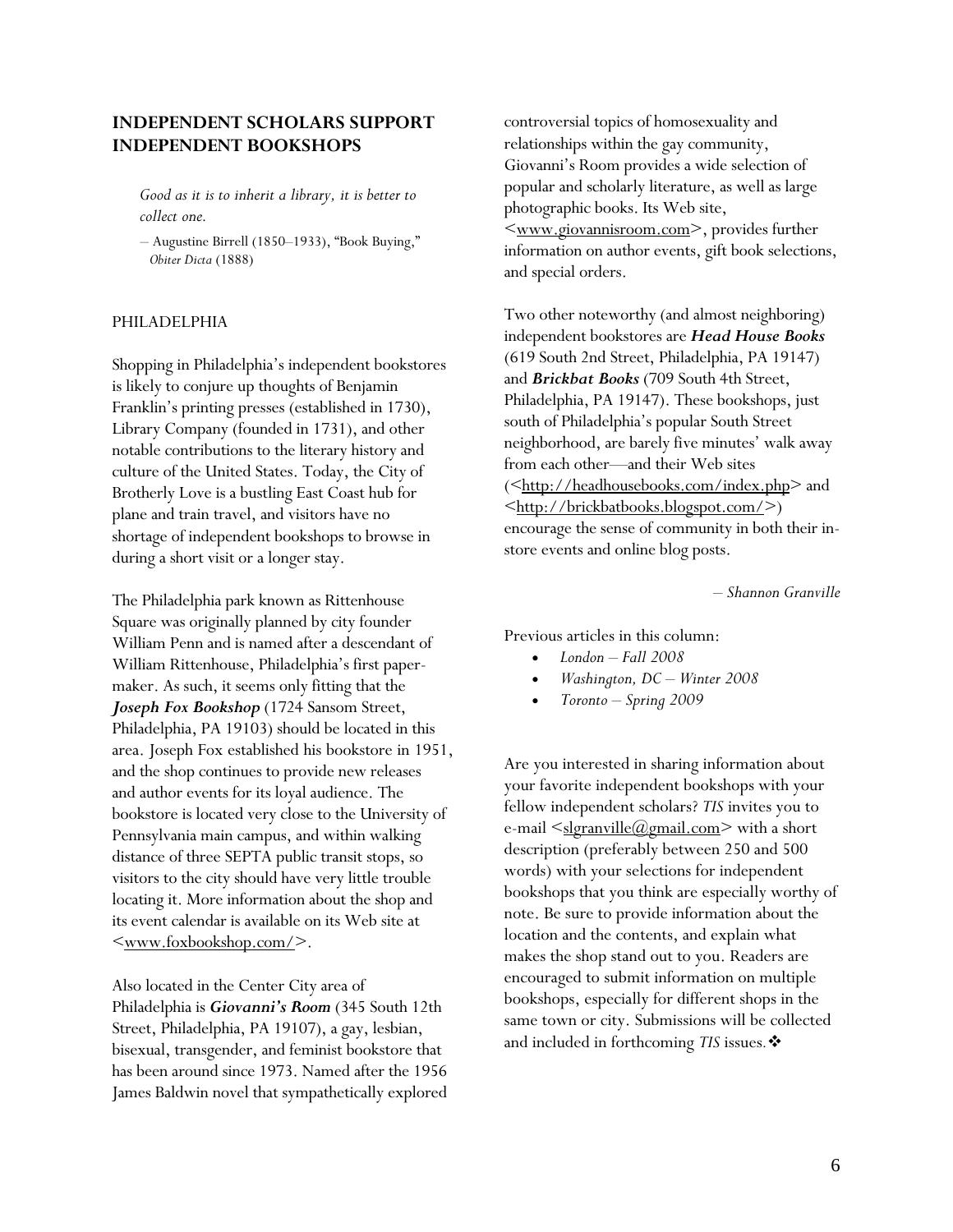### <span id="page-6-0"></span>**BOOK REVIEWS**

Sylvan Ramsey Kaufman and Wallace Kaufman. *Invasive Plants: Guide to Identification and the Impacts and Control of Common North American Species* (Mechanicsburg, PA: Stackpole Books, 2007). 458 pp., including index. ISBN-13: 978-0-8117- 3365-6. \$39.95.



A book entitled *Invasive Plants: Guide to Identification and the Impacts and Control of Common North American Species* sounds anything but political. Surprise. Few nature field guides are forced to engage with large-scale controversy, but this one is. The topic of invasives has been debated hotly among the U.S. environmental community for years, and the current economic crisis has just raised the stakes. For example, among the environmental expenditures that state governors want to chop, funds to eradicate invasives tend to be first. That's not necessarily because governors think eradication programs are worthless: it's because, as politicians, they don't see consensus.

Thus, one of the best features of this guide by father-and-daughter Wallace and Sylvan Kaufman are four short sections right up front ("The Invasive Species Challenge," "The Invasives Landed Long Ago and Keep Arriving," "Invasives Changing Wild America," and "Managing the Good, the Bad, and the Ugly") that cover the

main controversies about invasives succinctly and fairly, with a lot of detail about dollars and cents. These small essays are worth a whole stack of environmental journals. They're filled with specific examples of both plants and politics, and embellished with bibliographies. An experienced nature writer and environmental advocate, Wallace Kaufman sees the "forest," so to speak, and, as a scientist and conservation curator, Sylvan Kaufman sees the "trees." It's good teamwork.

As to the bulk of the book, the guide, it's extremely well-done and helpful. It's a paperback,  $5\frac{1}{2}$ " x  $8\frac{1}{4}$ ", a little too big for a pocket and a little heavy, because it's printed on thick, glossy paper. But a field-guide is all about illustrations, and oh, the illustrations! They're photographs, extremely well-presented and managed. That is, each plant is described with one or more photograph/s, a close-up of distinctive leaves/flowers/berries and a longer "habitus" shot. All the photographs are sized consistently across entries, so the user seldom has a problem with scale. Text and photographs are integrated: in other words, no flipping back and forth between text pages clustered in one place and illustration pages clustered in another. Moreover, the text is well-formatted and sized to be readable in the field.

The book is written at an intermediate level perfect for most environmentalists. Every entry is organized into sections on a plant's "name and family," "identifying features," "habitat and range," "what it does in the ecosystem," "how it came to North America," "management," and "further information." None of these is long or pretends to be comprehensive: all steer towards the practical. For instance, under "name and family" common names are given to help with local identification. "What [the invasive plant] does in the ecosystem" refers mainly to its individual growth pattern and its impacts on other plants. Although, considering the state of ecological knowledge today, some readers might expect to find more about how invasive plants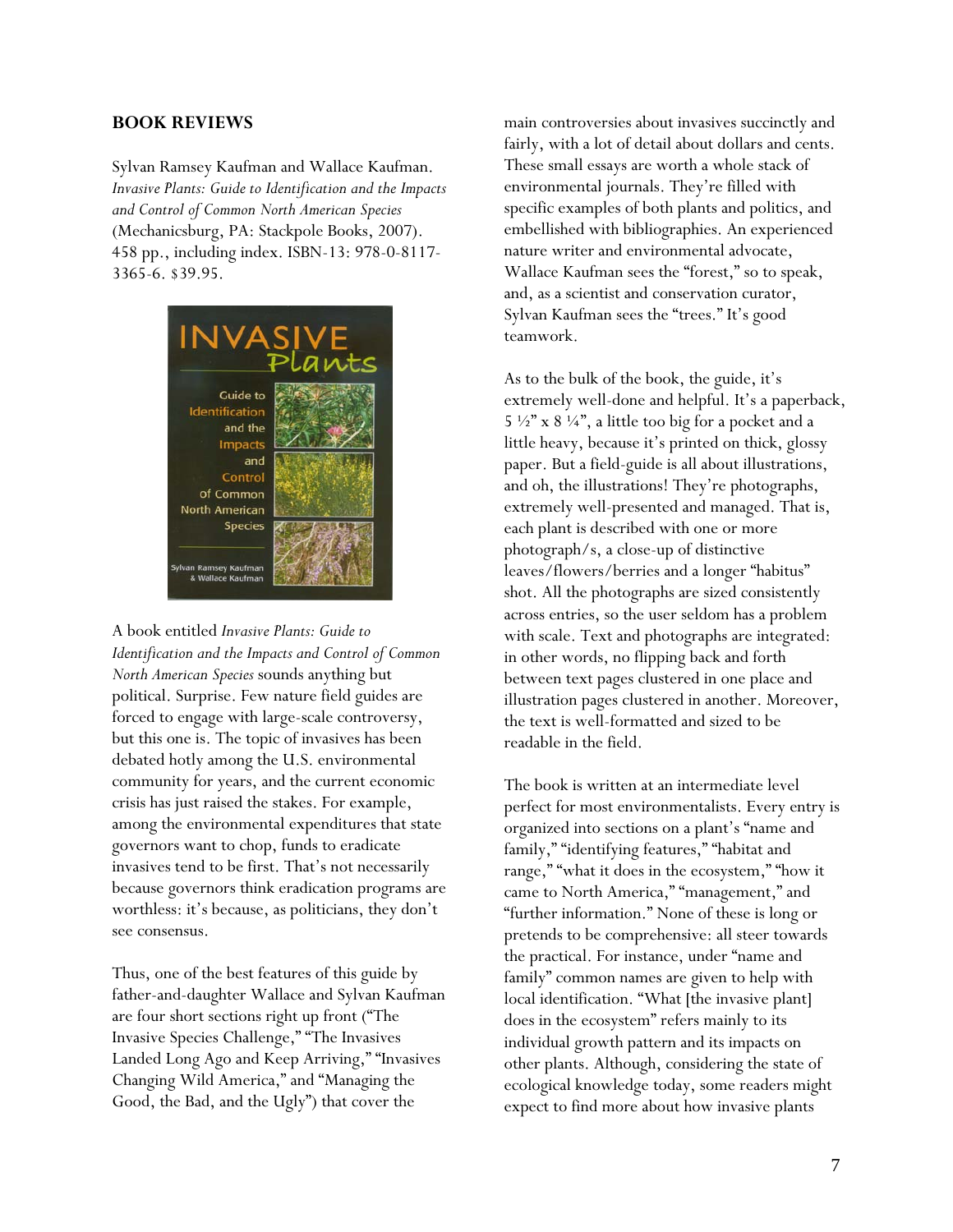interact with, say, certain insects or birds, the Kaufmans doubtless had to restrict that level of complexity so as not to make the guide too long. Under "how [the invasive plant] came to North America" not only are historical details given as to how/when invasives were imported, but also nursery practices are described as to how invasives became established and spread. The "management" sections offer several alternative methods of management, in case one doesn't work; and while herbicides are mentioned, they're not emphasized, nor are the more dangerous herbicides advised. The "further information" sections are essentially scientific endnotes.

Since the guide covers invasives all over North America, since it's written for a general audience, and since this reader is not herself a specialist, no professional evaluation can be offered here as to the guide's accuracy. Nonetheless, any gardener, hiker, environmental activist, regulator, or careful observer of Nature in the Northeast can confirm the guide is "right on" for these environs.

Still, *caveat lector*! Be careful! You may find out that several of your best friends are invasives. If that dismays you, go back and re-read the essays at the front of this excellent, useful, and, surprisingly wise nature guide.

*Reviewed by Barbara Currier Bell* 

\*\*\*

Are you interested in submitting an article to *TIS*? If so, please e-mail a brief description of the article and a proposed length to  $\leq$ slgranville@gmail.com>. The submission deadline for the Fall 2009 issue is August 15—however, articles submitted for publication in a later issue are more than welcome.

Ann Lee Morgan. *The Oxford Dictionary of American Art and Artists* (New York: Oxford University Press, 2007). pp. xiv, 537, intro. \$39.95



Ann Lee Morgan's dictionary is a source of fundamental information on American art and artists, providing biographies of major figures and definitions of important movements, styles, and artistic processes. It includes entries on artists' groups, critics, collectors, curators, and museums, along with institutions that produce or support art, such as the Tamarind Lithography Workshop or the National Academy of Design. It covers American art from its colonial beginnings (with an entry on John White's 16th-century depictions of Virginia) through to contemporary figures such as Fred Wilson (b. 1954; African-American art) and Bill Viola (b. 1951; Video art). The dictionary excludes "the traditions of American Indians [and] of early Spanish influence in the Southwest" (xi), but does contain information on artists and photographers who took these as subjects or were influenced by these styles. Photography and various newer media such as video art or performance art appear, but not architecture or design (except in the context of other topics). No illustrations are present, but the introduction directs readers to the Internet, and the entries identify the specific locations where major works can be found.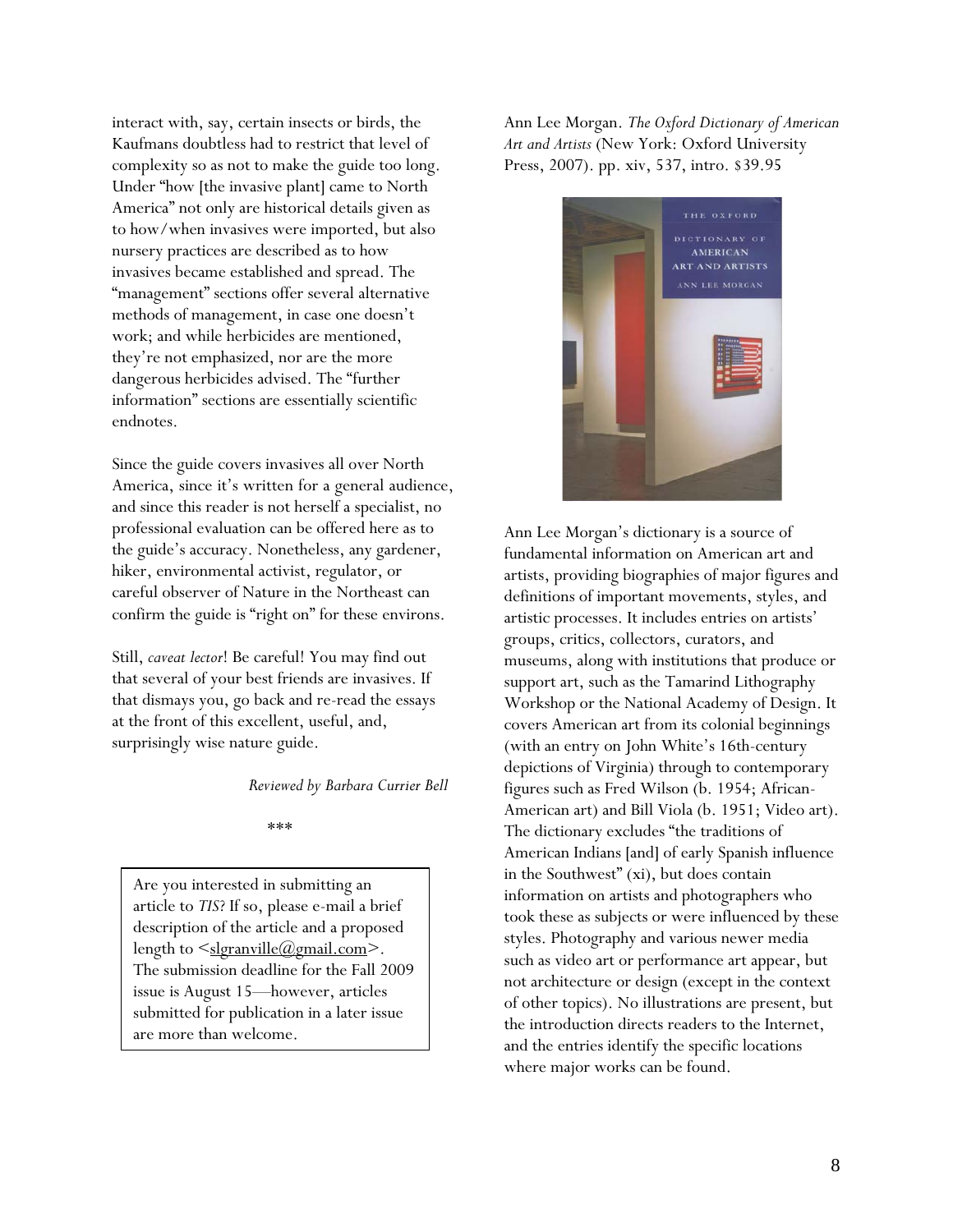The *Dictionary* is a remarkably exhaustive volume. Not everything is covered in great depth, of course, but nearly everything is at least mentioned so that a reader has some guidance for further research. Many subjects rate a separate bold-print entry with the name only and then a reference to a larger entry, such as feminist art, abstract expressionism, or artists' colonies. Joseph Kosuth (b. 1945), for example, has his own listing, but the reader is referred to the entry on Conceptual Art. Many topics are, however, discussed in impressive depth, especially given the length of the entry. The specialist will find a good overview of the topic and the general reader will find a wealth of accessible, focused information. Entries on some individuals contain information about marriages, divorces, remarriages, and families, providing an intriguing view of the social networks in the art world and of the impact of personal connections. The full titles of arts institutions are given (except for very well known ones where abbreviations are commonly recognized) and, usefully, Morgan also notes the former names of these institutions to clarify personal and institutional histories.

Naturally, the *Dictionary* provides specifics as to the biography of individuals and the origin, development, and influence of art topics. But it goes further to include what Morgan terms "analytical discussions" in which she "trie[s] to characterize the visual nature of [an artist's] work with descriptive and evaluative terminology that may in some cases stimulate readers to form different conclusions" (ix). She does recognize that any such endeavor as a dictionary, especially of art, is going to be subjective, and this book is, after all, the work of one person.

She excels at description, even of complex aesthetic experiences, and her precision of language is refreshing and should be an example to students learning how to write about arts and humanities. It is also encouraging to other historians who despair over the limits of language and who doubt that events, experiences, and developments can be quantified or defined. Recognizing some limitations, it can still be

claimed that her dictionary is remarkably evenhanded and objective and that she brings clarity and perspective to the careers of artists and to other matters in the art world. Her entries are precise and full of exacting explanations, suggesting to this reviewer that art historical writing can indeed define and express without being hopelessly freighted with personal, subjective tastes and interpretations. It is safe to assume that Morgan values some of these artists and movements more than others, but any sense of her preferences is not betrayed here.

A few examples will perhaps suffice to give some idea of Morgan's "analytical discussions" and "descriptive and evaluative terminology" (ix). Phillip Guston (1913–1980) was a painter who began his career in the 1930s with figurative works containing some social realist and surrealist elements, was then a prominent figure in the New York School with his abstract expressionist style, and then made an abrupt (or so it seemed at the time) break with the abstractionists to return to figurative work that was full of personal and political content. This last phase of Guston's career, though reviled at first, eventually became an important contribution and significantly influenced many artists. His was among the most complex, multilayered work of the period, and the idea of trying to capsulize his achievement while acknowledging its importance is daunting. Here is Morgan's final sentence in the entry's first paragraph, the section which presents the most succinct assessment of the artist.

Guston's late style provided a fertile precedent to many younger painters, who took up the challenges posed by his raw self-appraisal, his openness to social and political concerns, his particularly overt dismay over the Vietnam War and his revulsion toward Richard Nixon, his responses to popular and demotic culture, the instability of meaning in his disturbing images, his tacit recognition that pop art had shifted the ground for contemporary art, his sardonic humor,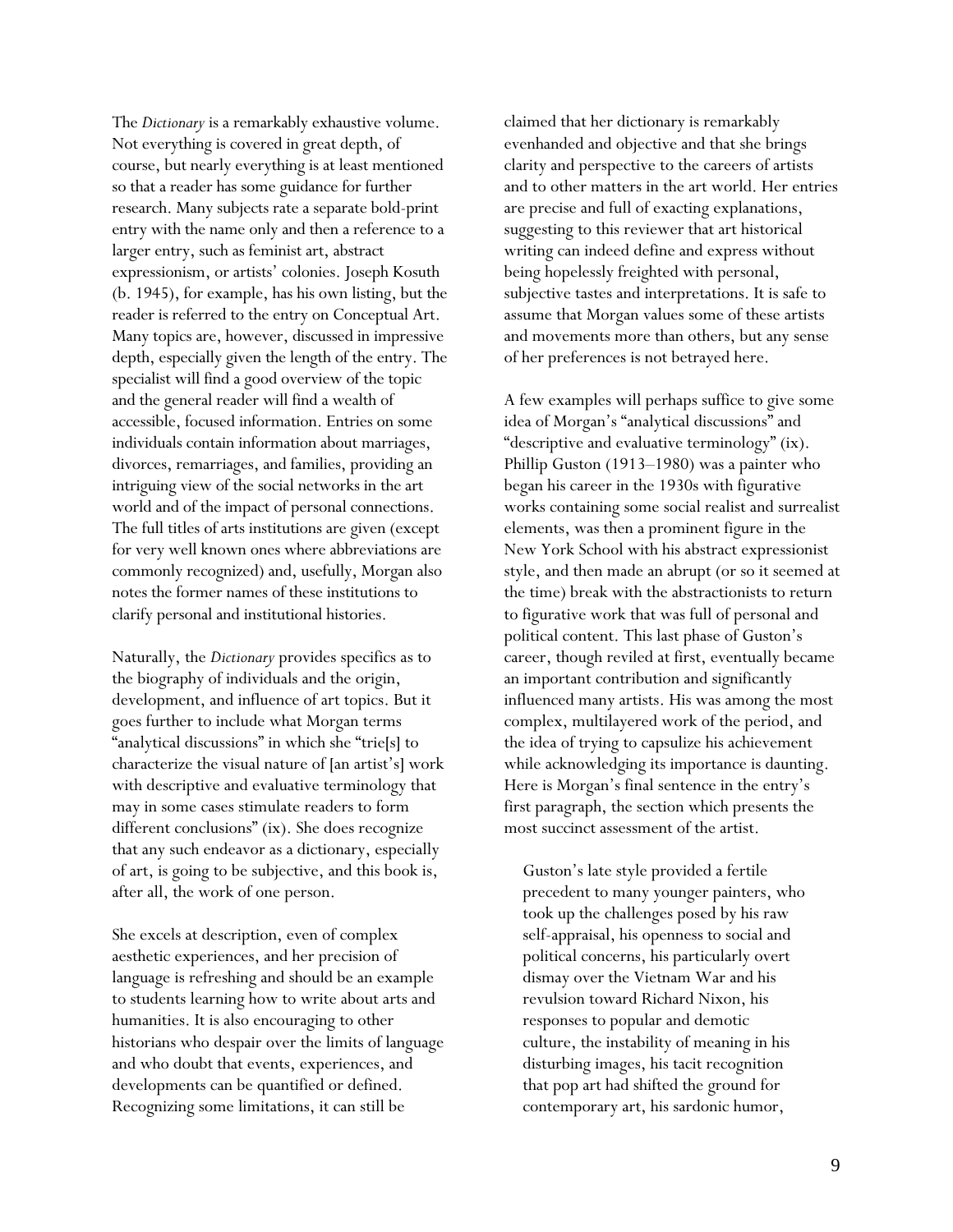the bold unconventionality of his pictorial construction, and his deliberate violations of what remained a masterful painting technique. (196)

It takes a lot of nerve to put a sentence like that into a dictionary, not just because of its length (though its structure is not complex), but because of its range of issues and its assumption that the ups and downs of an artist's career, the path of the mind's development, and Guston's impact on subsequent art can be encompassed and quantified in a single sentence. We might have expected this sentence to go off-track at some point, but it remains readable, logical, and useful despite being packed with complex ideas and specific descriptions.

In an entry where subject matter and cultural comment is paramount, she addresses the work of Thomas Wilmer Dewing (1851–1938) whose late-19th-century depictions of women may seem at first insipid, but which deserve the more discerning assessment that Morgan supplies.

Inhabiting spare but atmospheric interiors or nebulous gardens, they nearly always dress in long, graceful gowns. These cultured, upper-class beings shun the competitive, activist spirit of industrial and commercial modernity, yet they nevertheless represent contemporary types. Usually no longer young, rarely conventionally pretty, and often cerebral, they involuntarily reveal the pressure of the exterior world they avoid. (120)

Morgan's entry on Benjamin West (1738–1820) is an example of her ability to pinpoint an artist's strengths while at the same time, elucidating a clear-sighted assessment of his limitations. West was the first American to gain an international reputation and to affect the development of western European art. He began the expatriate tradition while maintaining his identity as an American. He was a pioneer in Neoclassical painting, an innovator in history painting, an

early exponent of the Romantic sensibility, and a significant source of support and influence for aspiring American artists of the late 18th and early 19th centuries. Yet, a portion of Morgan's entry is unsparing in her precision as to the qualities of West's painting that have led to his compromised reputation. "Although at its best his work excels within the academic tradition, some paintings suffer from flaccid draftsmanship, uninspired color, and little feeling for the sensuous quality of paint" (515). This roster of failings does not reflect the vagaries of taste and fashion but represents concrete formal assessments based on an unvarnished observation of his overall oeuvre. It is the sort of "critical analysis" that students and others may rely upon.

The *Dictionary* abounds in well-informed and interestingly written comments that show not only a depth of knowledge, but also a sense of discernment. The entries give a clear idea of what distinguishes one artist or subject from similar ones. For example, 19th-century American sculpture is a daunting prospect to organize and describe. With more than 40 entries, Morgan covers the topic from the halting neoclassicism of William Rush to the garden sculpture of Janet Scudder. The tone of similarity of American sculpture of that period, perhaps because of the dominating influence of European styles, often leaves people unable to make distinctions among even the major figures. Morgan demonstrates how each figure contributed his or her own specific quality. For Horatio Greenough (1805–1852), she notes at once his "fervid allegiance to the antique," then offers the piquant observation that his most famous work, the huge *George Washington*, is evidence of "the triumph of an abstract idea over common sense" (190). For William Wetmore Story (1819–1895), she shows how strongly this neoclassicism persisted in American sculpture, but adds "he achieved a personal variant emphasizing monumentality, restraint, and archeological or ethnographic exactitude" (469).

Morgan makes her way admirably among late 20th century movements such as postmodernism,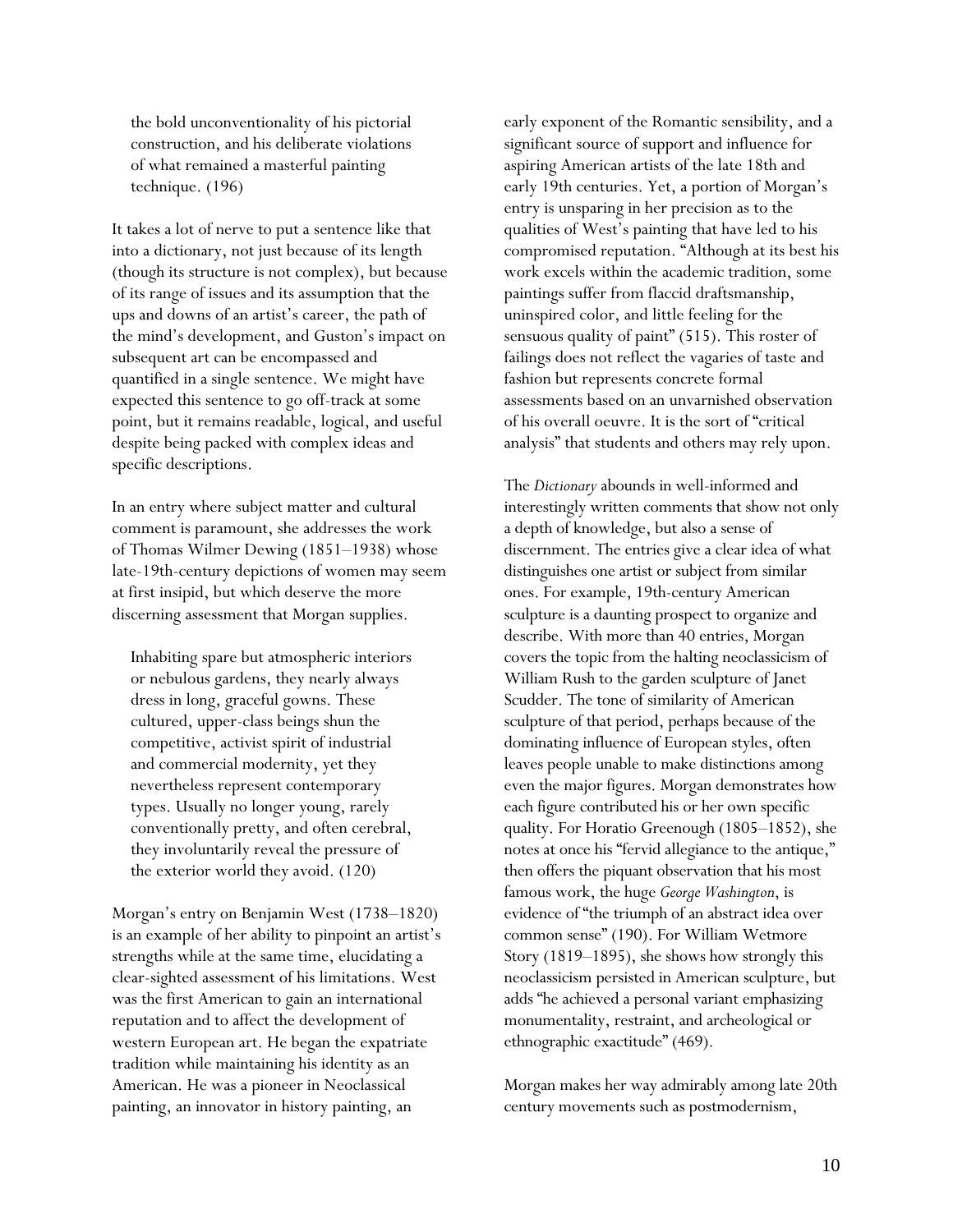performance art, and installation art, and the artists who represent them. She recognizes that the criteria for American art—or any art—in the past may no longer apply to current practice now. For example, in the entry on Bruce Nauman (b. 1941), one of the more elusive figures in contemporary art, she announces what must be a problematic situation in critical art writing: "There is no Nauman visual style, nor much sense of technical progress" (335). In the preceding sentences, however, Morgan has already established a context for making such a statement.

Among the most mercurial, innovative, and controversial artists of recent decades, he has sustained a freewheeling, investigation into the limits of art and the role of the artist. His witty, disturbing, and profound challenges often interrogate art's relationship to language, politics, technology, and human communication. Repetitive, crass, emotionally draining effects force viewers to confront the superabundance of such qualities in contemporary American life. (335)

What might usually be considered a deathly comment for most artists (no visual style) is here shown to be a strength of this particular artist.

Morgan's volume replaces Matthew Baigell's *Dictionary of American Art* of 1979, which has been a standard resource for decades. Baigell's work contains some information that Morgan's does not, so it will not entirely be disregarded, but Morgan's will be more useful. Obviously, it is more up-to-date, but also it includes a greater variety of entries and, importantly, gives more specific descriptions of the characteristics of the art and artists covered. Morgan does not shy away from making strong but well-supported critical assessments. Baigell's book did offer information on sources, and the fact that Morgan's does not is a real detriment. It is regrettable that the publisher declined to include the extra pages that would have made her bibliography available to the reader. But Morgan

includes one kind of biographical information that other writers of such reference books do not always do: she cites the published writings of the artists themselves. Some of these are not widely known at all and, unless one were researching a topic in depth, one would not necessarily even know of their existence. Though certainly of uneven quality, these writings should always be consulted in any attempt to understand an artist. It is an insight to see how many artists did write about their lives and their work, and the fact that Morgan includes these is a sign of respect towards artists themselves. In the decades since Baigell's dictionary, the study of American art has seen an explosion of new research, some of it directed to the theoretical underpinnings of American culture and issues such as patronage or links to broader cultural developments. Morgan's cognizance of these evolutions seems to be part of the deep background on which she draws for her writing, but her focus is on more objective data. Theory is an aspect of some entries, but it is usually couched in language that is not discouraging to the general user.

In publications such as this one, one of the central issues is choices of inclusion and exclusion: who gets in, who is in but is denied an independent entry and is discussed in the context of something larger, and who doesn't get in at all. For the most part, Morgan's choices are understandable. Her stated goal is not only to include artists, but also to attend to all sorts of practitioners, institutions, and movements that have contributed to "American art." A number of artists merit separate entries who are not widely known in overall histories of American art or who have not always been highly regarded. Morgan's justification for including them is the recognition of their cultural prominence and influence in their own lifetimes, thereby providing a more accurate depiction of the past and one less colored by contemporary judgments. Lorado Taft (1860–1936), for example, is a sculptor whose work has been out of favor for some time and, no matter how reassessed his career might be, is never likely to be accorded the same status as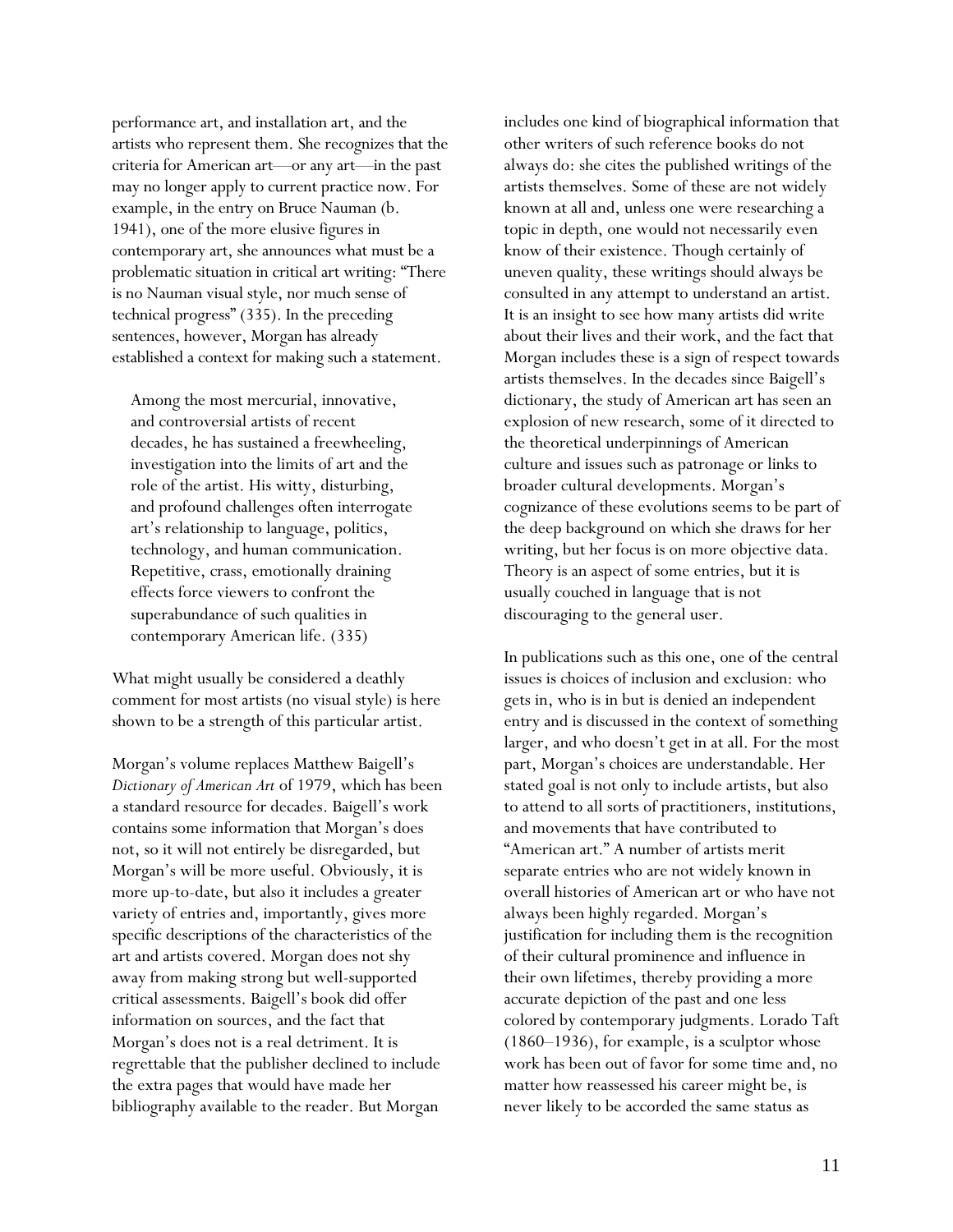others of his time, such as, for example, Daniel Chester French (1850–1931) or early modern sculptors such as William Zorach (1889–1966) or John Flannagan (1895–1942). But Taft's entry is large, partly because of the esteem in which he was held during most of his lifetime, his prominence in the art world of his time, the amount of commissioned sculpture that remains accessible to the public, and his influential writing on the history of American sculpture.

As is to be expected in an immigrant nation, a great many American artists began their lives or careers elsewhere, but lived most of their creative lives here. Morgan also includes artists such as Marcel Duchamp (1887–1968), an artist whose ties to France were never broken and who maintained a Gallic cultural character throughout his long sojourns in the United States (he became a citizen in 1955). Yet, his influence is stronger in American art, and it can be argued that American artists took up and accelerated his ideas earlier than Europeans. As is also to be expected in a nation with a long expatriate tradition, many American-born artists spent substantial parts of their lives abroad, such as John Singer Sargent (1856–1925) or Mary Cassatt (1844–1926), and were prominent in European art circles, but their cultural identification remained here. As for the international character of many contemporary artists' careers, Morgan recognizes the fluidity in today's art world, the plethora of international commissions, and the frequent changes of residence. Recognizing their "American presence," nevertheless, artists who "remain widely regarded as representatives of their birth nations" do not get into the dictionary. The American-born Cy Twombly (b. 1928), who has spent most of his career in Italy, has an entry as does, perhaps surprisingly, the British-born David Hockney (b. 1937), largely because of his long residence here and his identification with a certain slick representation of American Hollywood culture.

Every reviewer and user of this dictionary will have arguments with certain statements and choices. Most of my reservations are minor; for example, Philip Evergood (1901–1973) should have been included in the discussion of Social Realism in the entry on the American Scene movement. I have two larger concerns, however, that I cannot reconcile. The first is the omission of Robert Arneson (1930–1992), California sculptor/ceramist who does not rate a separate entry, but is briefly discussed in the article on Funk art. Arneson's significance is well beyond the regional California identification as both a ceramist, a sculptor, and as a social commentator. If Peter Voulkos deserves his own entry, it is difficult to see why Arneson should be relegated to a portion (though a well-written portion) of an entry. I would argue that it was Arneson who pushed ceramics into a stronger sculptural direction that led to its current position as a major media in American art.

Morgan declares in her introduction that she will not deal with American Indian tribal art, an understandable decision. Yet, that position should not deflect her from recognizing the importance of contemporary artists of tribal heritage who have and continue to contribute to mainstream American art. If Kay WalkingStick (b. 1935) can be included in the massive Janson's *History of Art*, surely she should rate an entry in a dictionary of American art and artists. WalkingStick and other prominent artists do not represent tribal expressions only but easily join themselves to the larger currents of American art. Figures such as WalkingStick, Jaune Quick-to-See Smith (b. 1940) and Edgar Heap of Birds (b. 1954), for example, are not esoteric artists but ones who can be and shall be regarded as contributors to American art both for the aesthetic quality of their works of art and for their distinctive cultural expression. Even Fritz Scholder (1937–2005), who is not universally well regarded, might have been included as a pioneering success in the recognition of contemporary Americans of tribal heritage. Should a second edition appear, an entry on contemporary tribal artists might be advisable. It would demonstrate the extent to which native Americans have integrated the artistic mainstream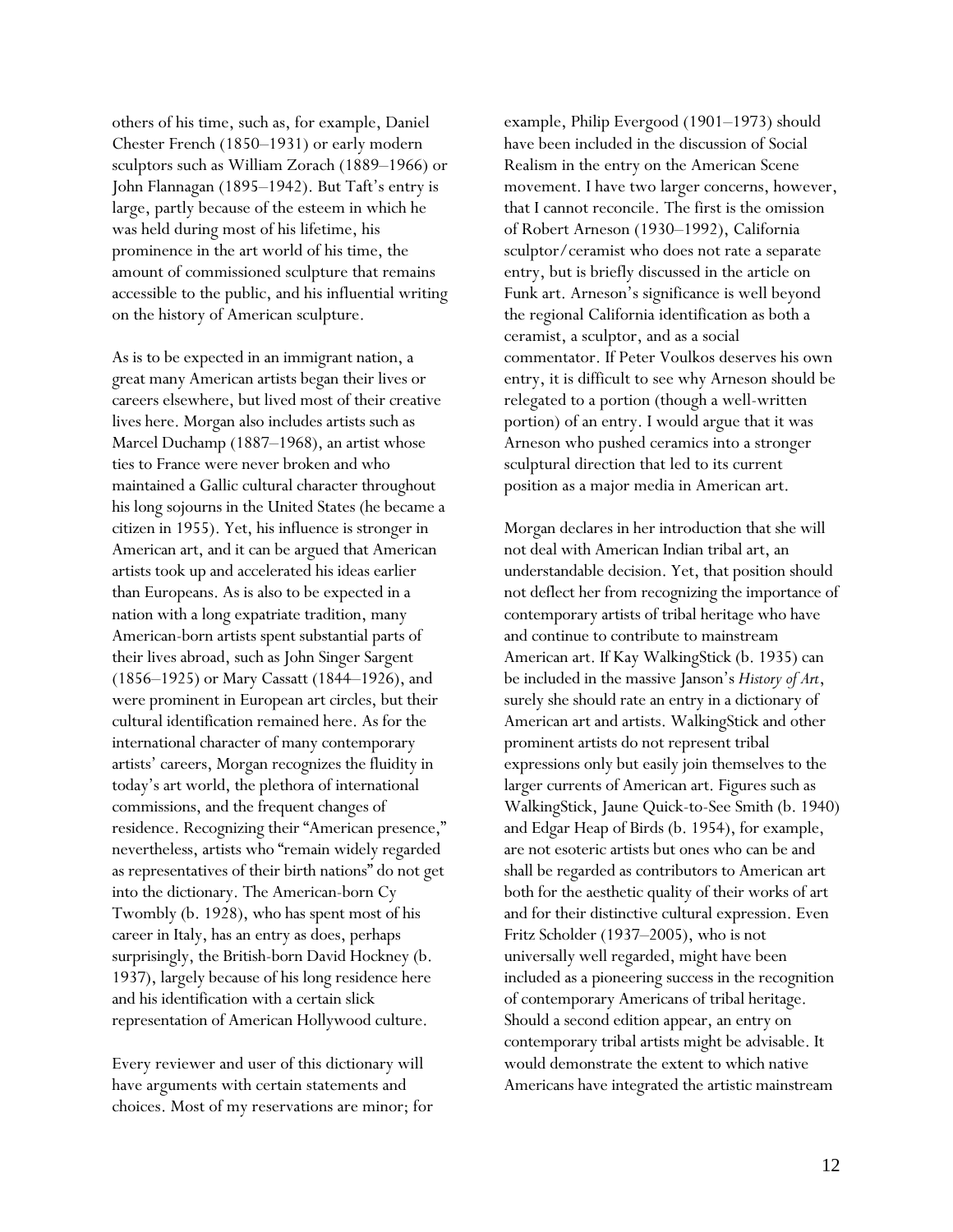of American art history while maintaining a distinct voice.

The hardback book uses matte-surfaced, off- **INDEPENDENT SCHOLARS**  white paper of substantial weight. Design elements are kept to a minimum, making the book a straightforward, highly legible volume that is easy to use. At a time when editing omissions and errors abound in published works, even from reputable presses, the *Oxford Dictionary of American Art and Artists*, is reliable and sensible.

*Matalin Kadar Lynis Membership Chair Distinguy of American Art and Artists* One is its *Membership Chair Dictionary of American Art and Artists*. One is its exhaustive and accurate entries on well-chosen subjects and the other is its readability. Even a historian of American art, once beyond his or her specialization, will be educated or re-educated on issues and artists. And Morgan's writing makes the process appealing, since the *Dictionary* can be read simply for pleasure.

Are you interested in reviewing books for *The Neil Dukas Independent Scholar*? Or, alternately, have you published a book that you would like to see reviewed by a fellow independent scholar? Please contact *TIS* book review editor David Sonenschein at  $\langle \frac{d_{\text{smcis}}(a_{\text{gmail.com}})}{d_{\text{smic}}(a_{\text{gmail.com}})}$  for further information and other guidelines regarding book reviews. All book reviews printed in TIS are written by fellow NCIS members.

Book reviews printed in forthcoming issues will include photographs of the books in question, wherever possible.  $\clubsuit$ 

# **NATIONAL COALITION OF OFFICERS**

**Kendra Leonard,** *President*  $\leq$ kendraprestonleonard $@g$ mail.com $>$ 

**Susan B. Iwanisziw,** *Vice President*   $\leq$ siwanisziw $@$ netzero.com $>$ 

**Katalin Kádár Lynn,** *Secretary and*  <kbogar2@comcast.net>

**Wm. J. Atkinson,** *Treasurer*

#### *TIS* **EDITORIAL STAFF**

**Shannon Granville,** *TIS Editor* <slgranville@gmail.com>

*Reviewed by Lea Rosson DeLong* **David Sonenschein,** *Book Review Editor*  $\leq$ dsncis $\omega$ gmail.com>

#### \*\*\* **NCIS BOARD MEMBERS**

*Shannon Granville (ex officio) Linda Brown Holt Kathleen Carlton Johnson Sharan Newman Shana Penn Tom Snyder David Sonenschein (ex officio)* 

Looking for previous issues of *The Independent Scholar*? The officers and editorial staff are working to make back issues of *TIS* available for members on the NCIS Web site at  $\leq_{\text{www.ncis.org}}$ .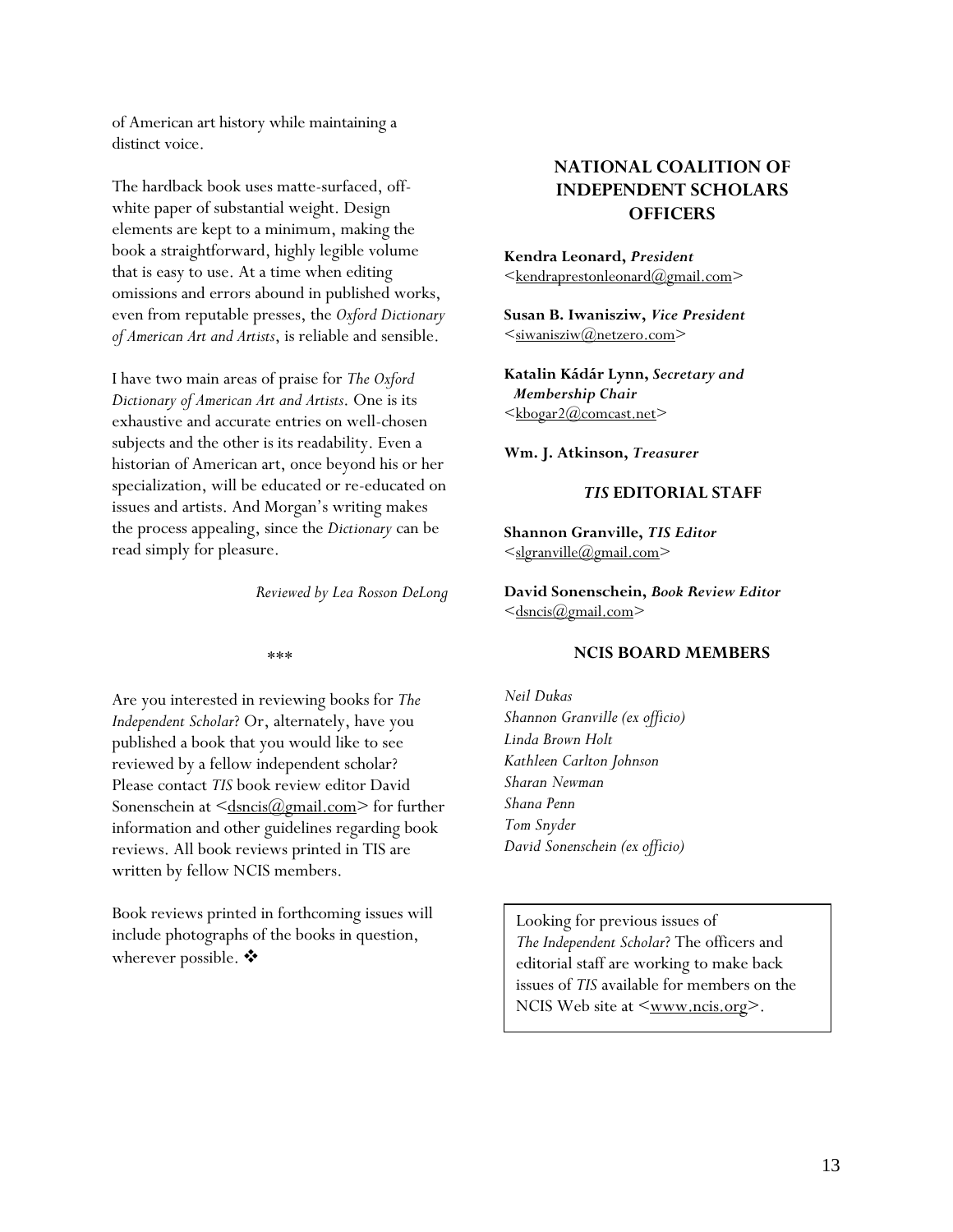# **PROFESSIONAL NEWS AND ANNOUNCEMENTS**

### <span id="page-13-0"></span>**CALLS FOR CONFERENCE PAPERS**

Literature/Film Association Conference 2009 October 15–18, 2009 Dickinson College, Carlisle, PA

*Texts, Technologies, and Intertextualities: Film Adaptation in a Postmodern World* 

Paper proposals are invited from all areas of adaptation studies and film or media studies. Proposals relevant to the conference title above, including questions about graphic novels, comics, computer-generated imagery, HD/Blu-ray television, home theater, YouTube and other Internet media, adapted screenplays, and remakes, are especially encouraged. Also of significant interest are papers on literature and film theory, film and history, national cinemas, international cinematic influences, cultural and political issues related to film and media, and concepts of race, class, gender, and sexual orientation in literary and film contexts. We welcome comparisons of a film and its source text, individual film analyses, auteur studies, and fresh looks at traditional genres and subgenres like film noir, war films, Shakespeare films, romantic comedies, and so on.

Proposal abstracts should be 300 to 500 words in length (eventual papers must be read in no more than 20 minutes) and are due by *August 15, 2009*. Send by e-mail attachment to LFA 2009 Conference Director David Kranz at  $\langle k_{\text{ranz}}(a)\rangle$ dickinson.edu>. Proposals sent by regular mail should be addressed to David Kranz at Department of English, Dickinson College, P.O. Box 1773, Carlisle, PA 17013. Rolling notifications of acceptance will arrive over the summer and by *September 1, 2009*, at the latest.

Conference registration fees are \$100 before September 25, 2009, and \$125 thereafter. Fees for graduate students and retired professionals are \$75 before September 25, 2009, and \$100 thereafter. Checks should be made payable to "Dickinson College" and mailed to David Kranz at the address above.

All conference attendees must be or soon become members of the Literature/Film Association. To join and pay 2009 dues (\$20), please go to [<http://alpha.dickinson.edu/departments/film](http://alpha.dickinson.edu/departments/film/lfa/membership.htm) [/lfa/membership.htm](http://alpha.dickinson.edu/departments/film/lfa/membership.htm)> and pay electronically.

\*\*\*

2010 Film & History Conference November 10–14, 2010 Hyatt Regency, Milwaukee, MN

*Representations of Love in Film and Television*

The 2010 *Film & History* conference will look at how love—as psychology, as dramatic principle, as historical agent, as cultural stage, as ethical standard—has been represented in film and television. How has the depiction of love defined a society or a period? Which people—or institutions or ideas or animals—have been promoted as subjects (or objects) of love, and which ones have not? In what ways do we love or not love because of film and television? How has the screen represented the love of country, the love of one's neighbor, the love of God, or the love of family? How has it represented the repudiation or reformulation of love, and what are the historical ramifications?

Questions about the nature of love define not just couples or parents and their children but whole communities and nations, shaping their religions, their economic policies, their media programming, their social values, their most powerful fears and ambitions. Love in each era defines the struggles worth enduring and the stories worth telling, from *Gone With the Wind*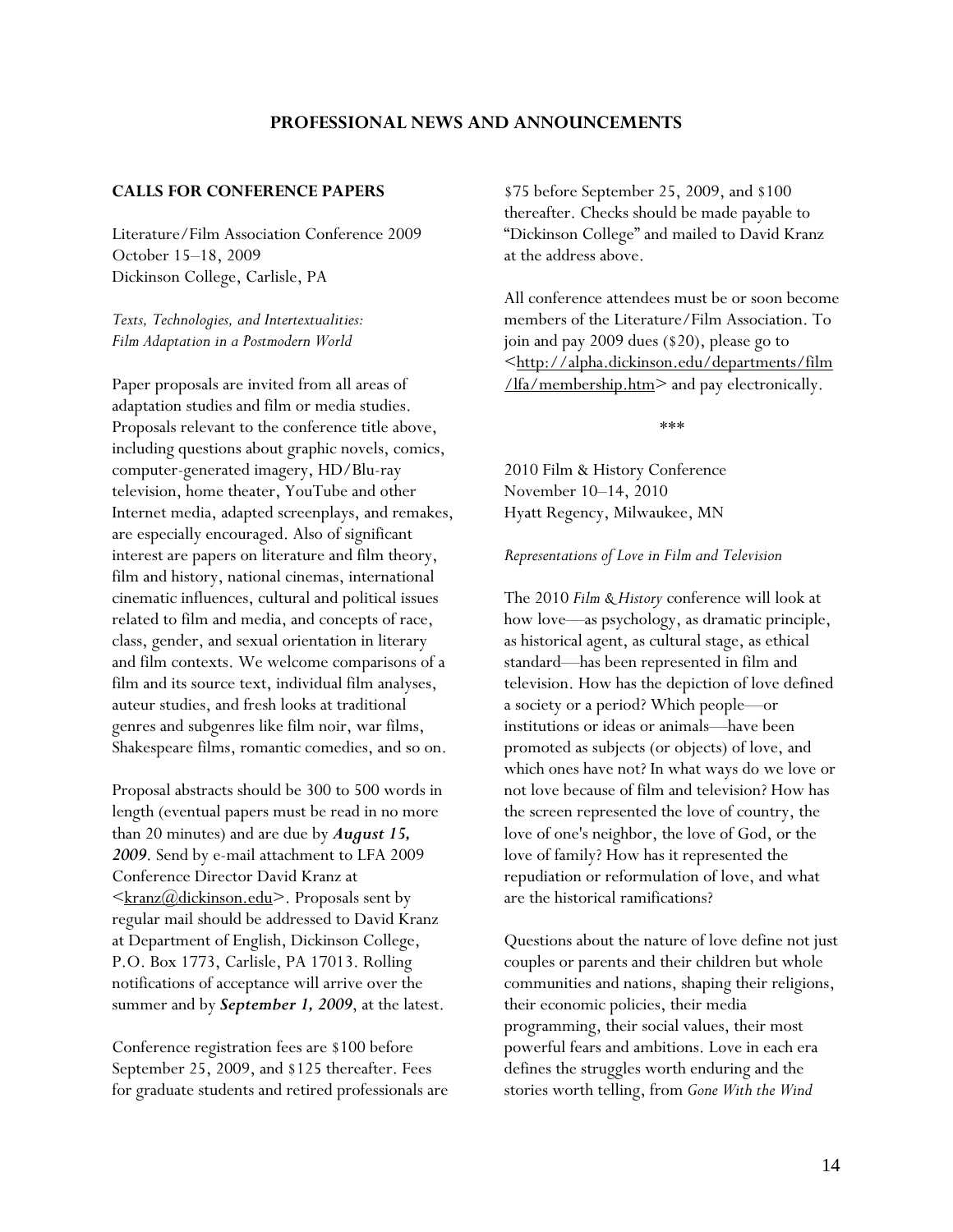and *Casablanca* to *Hamlet* and *Cleopatra,* from *The Jazz Singer* and *The Sound of Music* to *The Graduate*  and *Boogie Nights,* from *Mr. Smith Goes to Washington* and *The Ten Commandments* to *Easy Rider* and *The Right Stuff,* from *The 400 Blows* and *Life Is Beautiful* to *Amelie* and *Muriel's Wedding.* This conference will examine and assess the aesthetic representations of love on screen and their historical, cultural, and philosophical implications.

The Center for the Study of Film and History invites proposals from prospective chairpersons of topic areas (under which multiple panels will be organized). Chairs are encouraged either to propose their own areas or to propose versions of the areas suggested on the conference's Web site. Each area should be directly related to film or television. More information about the conference, including a full call for panels and proposals and accommodation information, is available on the conference's Web site at [<www.uwosh.edu/filmandhistory>](http://www.uwosh.edu/filmandhistory). Early entries will receive priority consideration.

\*\*\*

Association for Asian American Studies (AAAS) Annual Conference April 7–11, 2010 University of Texas – Austin, TX

## *Emergent Cartographies: Asian American Studies in the Twenty-first Century*

The interdisciplinary Association for Asian American Studies invites presentation proposals from the fields of literature, geography, sociology, political science, history, cultural studies, the applied social sciences, education, anthropology, media and film, ethnic studies, public policy, psychology, and communications.

The 2010 conference site is lodged squarely between the East and West coasts and abutting Mexico. How might this location inspire us to reinscribe the terrain of Asian American Studies to capture twenty-first century realities and

subjectivities? For example, to the surprise of most, Texas now holds the third highest population of Asian Americans, surpassing even Hawai'i, Illinois, and New Jersey. Journeying away from the traditional AAS strongholds on the coasts and Hawai'i suggests the urgency of regional perspectives reflecting newer, post-1965 populations and communities that may fragment the field between its oldest and newest parts. We argue that a process of dismantling is necessary so that a twenty-first century vision of Asian American Studies might be reassembled from its many messy and morphing parts.

To encompass the full range of research on Asian Pacific Americans, we encourage contributions from scholars at every level of seniority and papers ranging from community studies, pedagogical strategies, and programmatic models to the most experimental, and integrative, of theoretical ponderings.

All proposals must be submitted online by *October 23, 2009*. For instructions on submitting proposals and other conference information, visit [<www.aaastudies.org/index.html](http://www.aaastudies.org/index.html)>. For more information, contact the AAAS Secretariat at  $\leq$ piaseng@illinois.edu> or the Center for Asian American Studies at UT Austin at [<kydawson@mail.utexas.edu>](mailto:kydawson@mail.utexas.edu).

\*\*\*

Are you attending a conference that has issued a call for papers, with a deadline at least three months in the future? Send the appropriate information to the *TIS* editor at  $\leq$ [s.l.granville@gmail.com>](mailto:s.l.granville@gmail.com) for publication in an upcoming newsletter. Please be sure to include as much information as possible about the conference—the text may be edited for length, but all pertinent details will be presented in this section.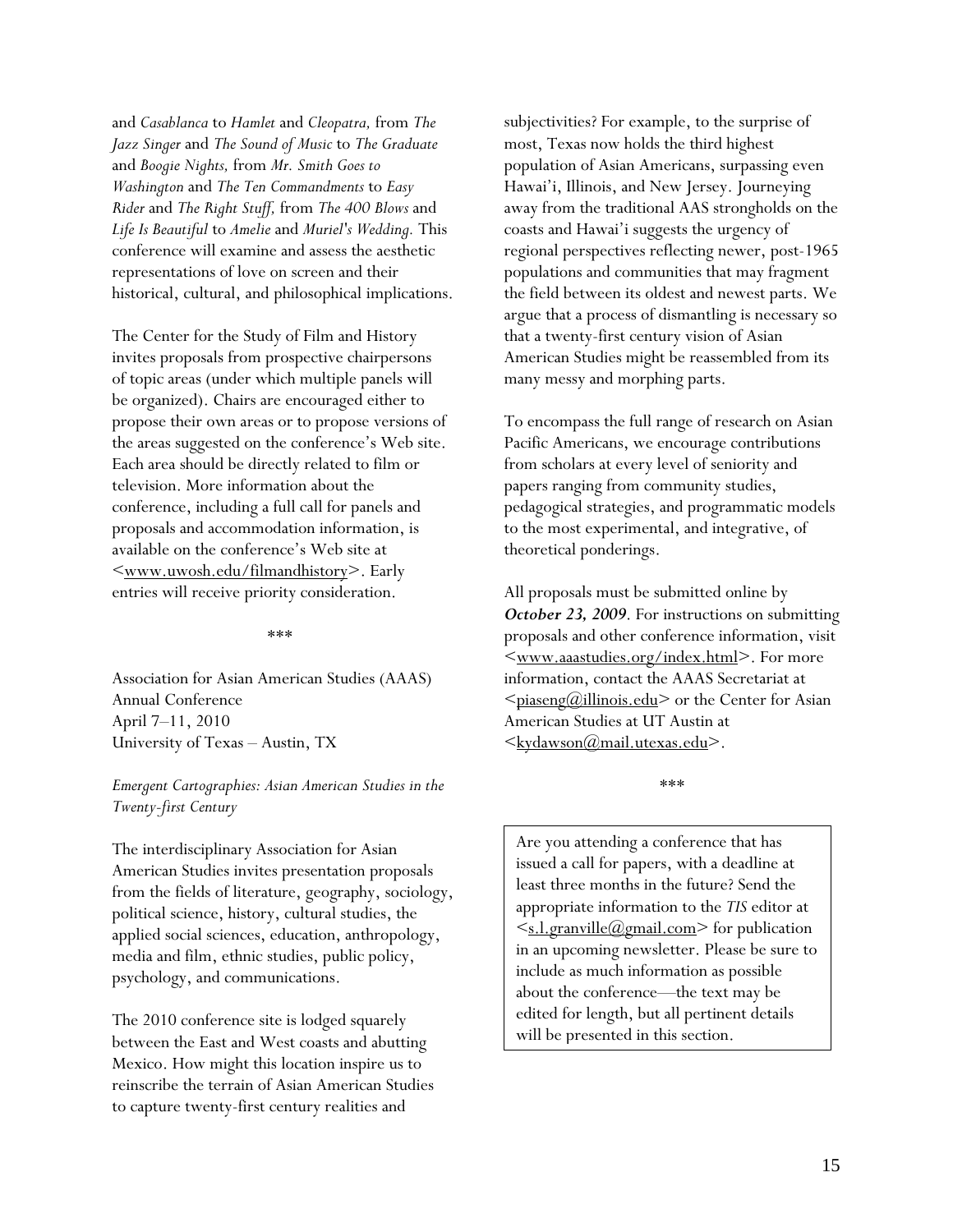*Journal of Policy History*  June 3–6, 2010 Columbus, OH

Conference on Policy History

The *Journal of Policy History* is hosting the 2010 Conference on Policy History at the Hyatt on Capitol Square in Columbus, Ohio from June 3 to June 6, 2010. Program chairs are David B. Robertson, Paula Baker, and Amy Bridges. We are currently accepting paper proposals on all topics regarding political and policy history, American political development, and comparative historical analysis. We encourage complete session submissions, but individual paper proposals are welcome. The editors of the *Journal of Policy History* encourage conference presenters to submit their papers for possible publication.

The deadline for proposal submission is *December 30, 2009*. Proposals should include one copy of the following materials:

1. Panel/Paper Description and Contact Information Page (template available at our Web site)

2. A one-page summary of each paper

3. A one-page C.V. of each panelist

Please send the materials to Policy History Conference, Journal of Policy History, Saint Louis University, 3800 Lindell Blvd., P.O. Box 56907, St. Louis, MO 63156-0907. Incomplete proposals and e-mailed submissions will not be considered. Please direct general inquiries to the conference coordinator, Cynthia Stachecki, at [<policyhistoryconference@gmail.com>](mailto:policyhistoryconference@gmail.com).

# **CALLS FOR COLLOQUIUM PROPOSALS**

Women in the Archives April 24, 2010 Brown University, Providence, RI

Brown University's Women Writers Project will coordinate a one-day colloquium, Women in the Archives, to explore the use of archival materials in the study of women's writing and the construction of disciplinary practices in archival research and pedagogy. This year's theme, "England/New England," focuses on periodization and regionality in women's writing during the colonial period. Papers might address themes such as the following:

- colonial perspectives on English culture and writing (and vice versa)
- gender and the emerging sense of regional or national identity
- literary periodization and its complications for colonial writing
- copyright, intellectual property, and gender

The larger concerns of the Women in the Archives series as a whole include:

- pedagogy and interdisciplinary pedagogies
- the construction of archival spaces
- material modes of textuality across disciplines
- technologies of research and teaching, and the impact of digital media on the archive
- new directions in archival research
- editing archival materials

Please submit 300-word proposals to [<WWP@brown.edu>](mailto:WWP@brown.edu) by *October 1, 2009*. For more information, please visit our Web site at [<www.wwp.brown.edu/about/activities/wia/](http://www.wwp.brown.edu/about/activities/wia/)  $>$ .

\*\*\*\*\*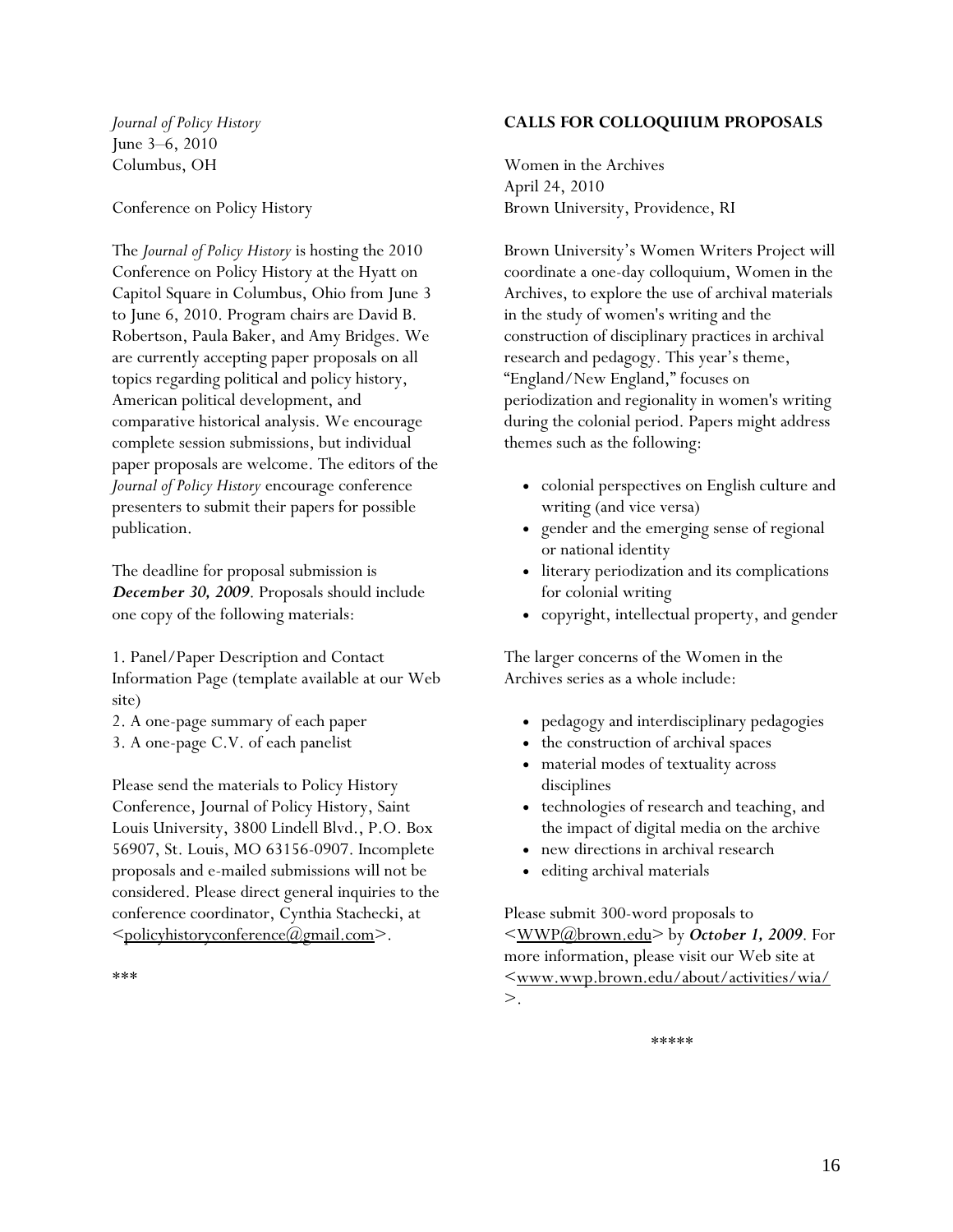# **CALLS FOR JOURNAL PAPERS AND SPECIAL ISSUE CONTRIBUTIONS**

*Environmental Communication: A Journal of Nature and Culture*  Volume 5, Issue 1 (2011)

Coloring the Environmental Lens: Interdisciplinary Perspectives on Cinema, New Media, and Just Sustainability

We are seeking manuscript submissions on the role of cinema and new media in engaging environmental issues from the perspectives of traditionally marginalized groups (specifically socioeconomically depressed groups and racial and ethnic minorities in the American and global context). We deliberately conceive cinema broadly to include various moving images in documentary and fictional film, video, and television,-and are also interested in new media such as video games, Internet video shorts, blogs, and online games.

Recent scholarship has begun to actively highlight the importance of engaging different racial, cultural, and socioeconomic perspectives within the arena of environmental sustainability. However, relatively little comprehensive attention has been devoted to the way cinema and new media intersect with and highlight issues of environmental justice and sustainability. This issue hopes to fill this gap in environmental, cinema, and new media scholarship.

We invite essays from a variety of disciplinary and interdisciplinary angles, and welcome analyses of films/videos/new media, filmmakers, film festivals, national cinemas, or classroom practices. We are particularly interested in readings of cinema that do not neatly fit traditional categories of nature or environmental films, and in articles that engage new media, such as online gaming, Internet video platforms (i.e. YouTube), and blogs that use social spaces in alternate ways. We are also interested in critiques of contemporary environmental cinema

and new media that omit the voices of various traditionally marginalized groups despite their relevance to the issues discussed.

Manuscripts should be prepared in English, and should not exceed 8,000 words including references. The journal adheres to APA style. Manuscripts must not be under review elsewhere or have appeared in any other published form. Please refer to the instructions for authors at [<www.informworld.com/renc>](http://www.informworld.com/renc). Upon notification of acceptance, authors must assign copyright to Taylor and Francis and provide copyright clearance for any copyrighted material. Send files to  $\leq$ <u>smonani@gettysburg.edu</u>> by *January 30, 2010*.

\*\*\*

*The Journal of American Ethnic History*, the official journal of the Immigration and Ethnic History Society, announces its call for article submissions for a special issue on "Cold War Politics and American Ethnic Groups."

The overall goal of this special issue is to uncover the diverse ways in which American ethnic groups were affected by the foreign relations, intelligence, and defense strategies of both the United States and the communist regimes. This issue also aims to discuss the effect that certain ethnic groups had or tried to have on American foreign policy and what techniques they used for this. In addition, the issue explores how Cold War politics shaped internal dynamics within American ethnic and immigrant communities. The historical period covered in this volume spans from the late 1940s to the late 1980s.

We strongly encourage submissions that use sources from recently opened archives both in the United States and former communist countries. We are looking for studies that use primary materials from within the ethnic groups themselves. Submissions covering both European and non-European ethnic groups are welcome.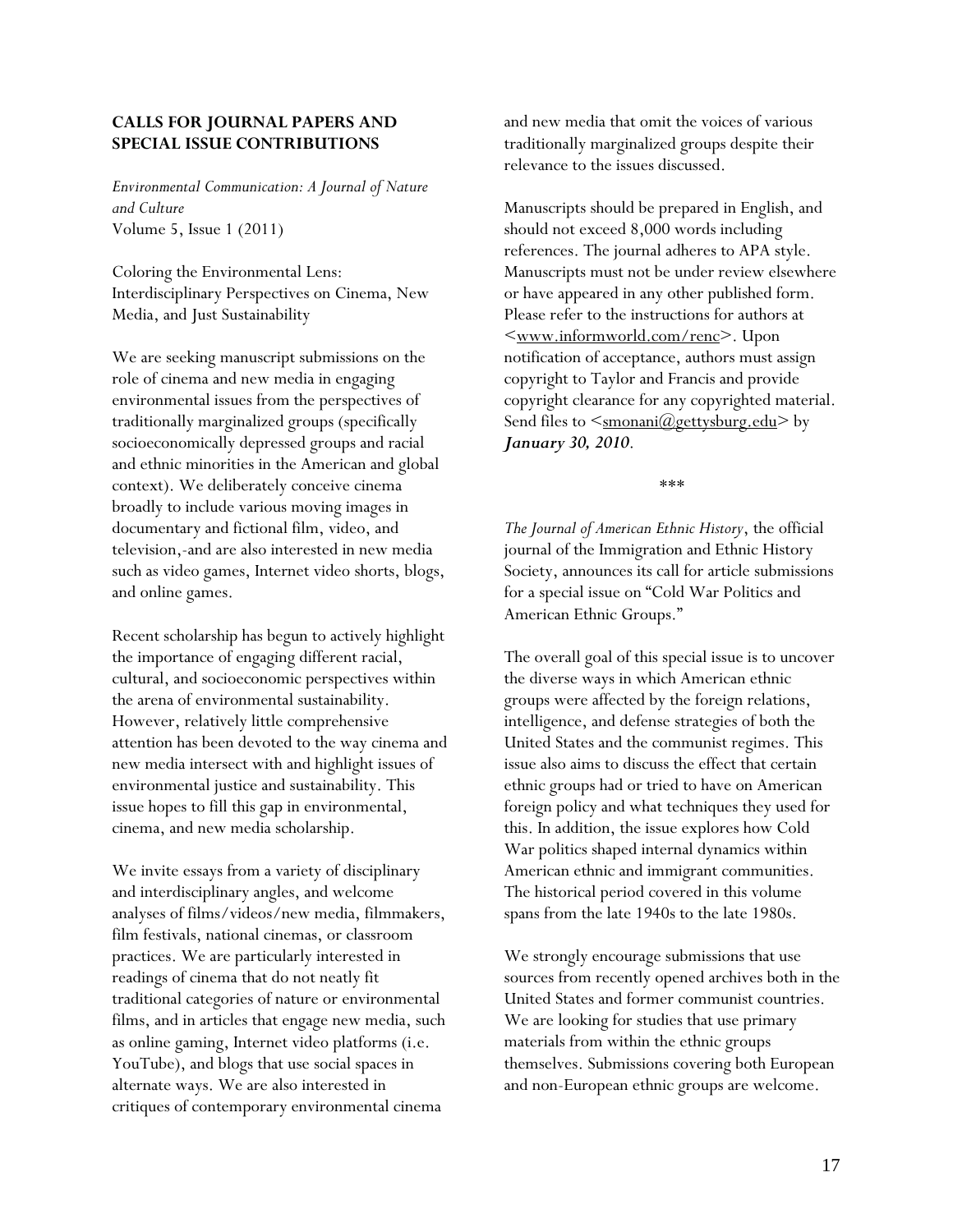Manuscripts must be received by *December 1, 2009*. Please note that the journal does not accept previously published material. Prospective contributors are encouraged to join the Immigration and Ethnic History Society. Further information about the society and about the requirements for manuscript submissions can be found at  $\leq$  www.iehs.org  $>$  or by e-mailing editor John Bukowczyk at  $\langle \frac{\text{aa2092}}{\text{a} \times \text{a} \times \text{ca2092}} \rangle$ .

#### \*\*\*

*Collections: A Journal for Museum and Archives Professionals* is a multidisciplinary journal for all aspects of handling, preserving, researching, and organizing collections. Practitioners and academics may turn to the journal for the most up-to-date research in collections management. In its pages, they will find both professional guidance and theoretical grounding, drawn from fields such as life science, art history, anthropology, history, conservation, law, museum studies, and library science.

Curators, archivists, collections managers, preparators, registrars, educators, students, and others are encouraged to submit their work. The journals accepts articles of 15–25 manuscript pages, along with 3- to 6-page opinion pieces, book reviews, and technical columns. *Collections*  is published quarterly by AltaMira Press. For more information, e-mail editor Juilee Decker at  $\leq$ <u>idecker1@georgetowncollege.edu</u>> or visit [<www.altamirapress.com/RLA/journals/](http://www.altamirapress.com/RLA/journals/%0Bcollections/Index.shtml) [collections/Index.shtml](http://www.altamirapress.com/RLA/journals/%0Bcollections/Index.shtml)>.

#### \*\*\*

*Museum Management and Curatorship* (*MMC*) is a peer-reviewed, international journal for museum professionals, scholars, students, educators and consultants that examines current issues in-depth, and provides up-to-date research, analysis and commentary on developments in museum

practice. It is published quarterly and all submitted manuscripts will undergo double-blind review. The journal encourages a continuous reassessment of collections management, administration, archives, communications, conservation, diversity, ethics, globalization, governance, interpretation, leadership, management, purpose/mission, public service, new technology, and social responsibility.

The *MMC* is committed to an intelligent balance between theory and practice and is relevant to both academics and museum practitioners. It provides an authoritative forum for challenging and debating theories, models and practices that have significant implications for museology throughout the world. The Journal also strives to be as multidisciplinary and interdisciplinary as possible.

The journal invites submissions of original material for consideration as articles, usually 4,000–8,000 words in length. Shorter contributions are also invited for inclusion in the "Professional Notes" and "World of Museums." These may include comments on articles previously published in the Journal, as well as news items. "Commentaries" are also invited, and they are intended to offer new, compelling and unconventional perspectives on museum policies, practices and issues. ''Commentaries'' may range in length from 1,000–3,000 words.

Manuscripts submitted to MMC should not be under consideration by any other publishers, nor may the manuscript have been previously published elsewhere. Manuscripts must be submitted by e-mail attachment, in either Microsoft Word or WordPerfect formats, to ≤eic.mmc@telus.net>. Prospective authors should consult the submission details available at [<www.informaworld.com/rmmc>](http://www.informaworld.com/rmmc). Details concerning the submission of book reviews are also available at this site.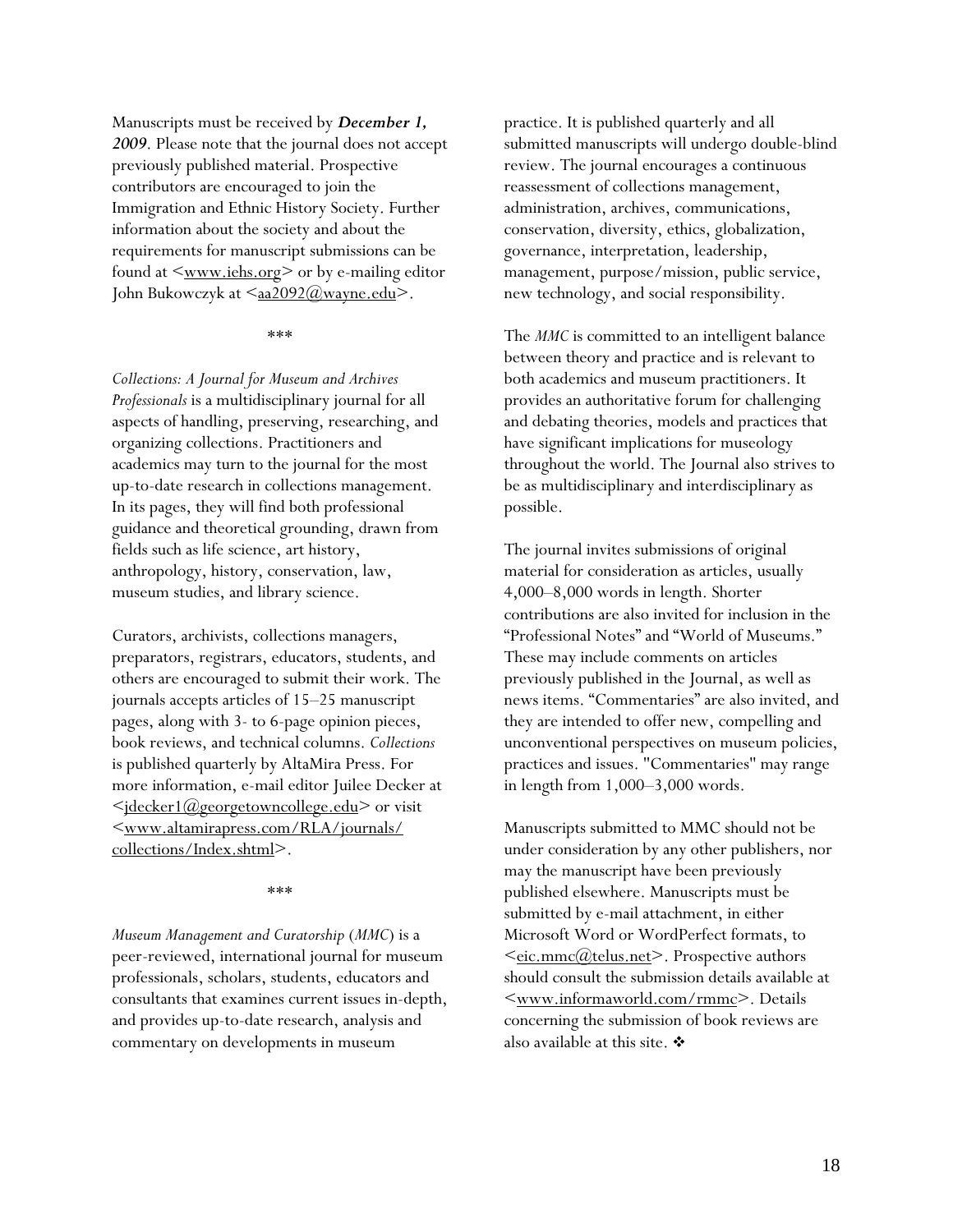# **MEMBER NEWS AND ANNOUNCEMENTS**

<span id="page-18-0"></span>Have you recently changed your e-mail or postal address? Have you published a book or article, won a grant or fellowship, or have other news that you would like to share with your fellow NCIS members? Send it to  $\leq$ slgranville $(a)$ gmail.com $\geq$  for publication in our Member News and Announcements section.

# **New Members**

No new member information available in this issue.

# **New Awards**

Kendra Preston Leonard has been awarded a Visiting Fellowship from the Beinecke Rare Book and Manuscript Library at Yale University to do research and work on her project on American composer Louise Talma. She will be in residence at Yale for a month working with the materials there.

# **New Presentations and Publications**

Janet Wasserman has created "An Independent Scholar's Voice," a new Web site, available at  $\leq$ http://www.janetwasserman.com/>. The Web site provides information on published articles (available on the site), articles published and available elsewhere, and works in progress

David Sonenschein, NCIS Database Manager among other things, has been so busy updating everyone else's records he's neglected his own. His latest publications are his first (and probably last) piece of fiction, "Dust" in the *Journal of the American Studies Association of Texas* 39 (2008):77–80, and some historical background on a book he published 26 years ago, "Interviews and personal journeys: contingencies on writing," *Issues in Writing* 17(1/2): in press, 2007–2008.

Harrison Solow has been invited to give an address at Downing College, University of Cambridge, in commemoration of F.R. Leavis for the 800th anniversary of Cambridge University in September 2009. The title of her talk is "Intellectual Legacy." Individuals who are attending the conference are welcome to contact her in advance.

Larissa M. L. Zaleska Onyshkevych is the co-author and co-editor of *Contemporary Ukraine on the Cultural Map of Europe*, published by M.E. Sharpe (ISBN 9780765624000). This volume explores Ukraine's European cultural connections, especially as they have been re-established since the country achieved independence in 1991.

# **In the Next Issue**

- More independent bookshops for independent scholars
- An NCIS mini-grant helps fund new research in the Lower 48
- Funding announcements, calls for papers, and more!